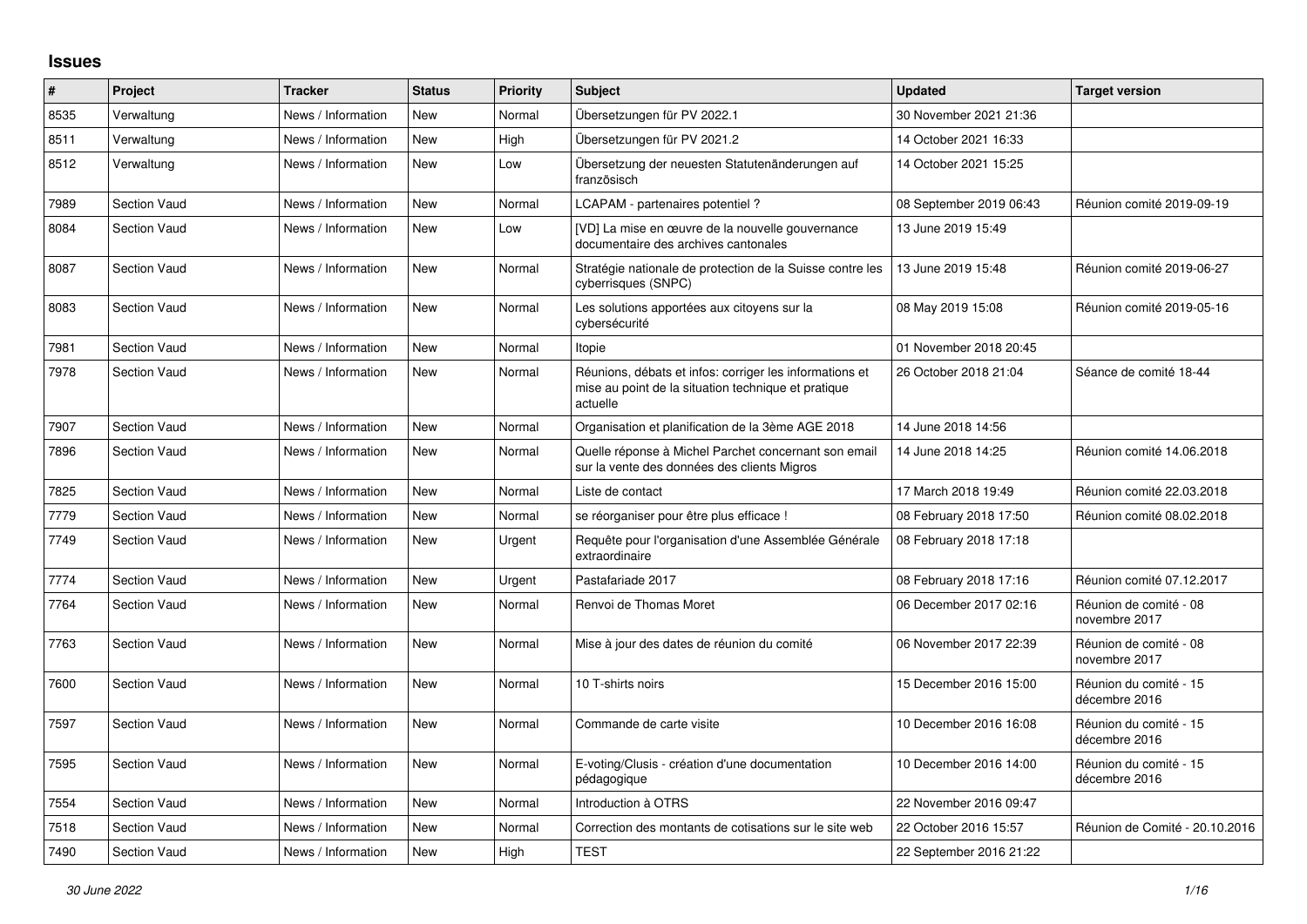| $\#$ | Project                           | <b>Tracker</b>      | <b>Status</b>            | <b>Priority</b> | <b>Subject</b>                                                                       | <b>Updated</b>          | <b>Target version</b>                |
|------|-----------------------------------|---------------------|--------------------------|-----------------|--------------------------------------------------------------------------------------|-------------------------|--------------------------------------|
| 8553 | Digitale Infrastruktur            | Bug / Feature       | Needs<br>Feedback        | Urgent          | Newsletterversand Members-CiviCRM<br>hängt/unzureichende Zustellquote                | 03 April 2022 23:06     |                                      |
| 8545 | Digitale Infrastruktur            | Bug / Feature       | Done                     | Normal          | Überprüfung Funktionalität Mitglieder-Kontaktformular<br>FR                          | 03 April 2022 23:04     |                                      |
| 8552 | Digitale Infrastruktur            | Bug / Feature       | New                      | High            | Überprüfung Newsletterformular DE An/Abmeldung                                       | 24 March 2022 11:32     |                                      |
| 8489 | Digitale Infrastruktur            | Bug / Feature       | Needs<br>Feedback        | Normal          | Zahlungs API                                                                         | 10 February 2022 16:50  |                                      |
| 8536 | Digitale Infrastruktur            | Bug / Feature       | <b>New</b>               | Normal          | CiviCRM: Payment method hinzufügen geht nicht                                        | 25 January 2022 20:32   |                                      |
| 8529 | Digitale Infrastruktur            | Bug / Feature       | Needs Work               | Normal          | Installation Mailtrain                                                               | 14 December 2021 15:58  |                                      |
| 8396 | Digitale Infrastruktur            | Bug / Feature       | Needs<br>Feedback        | Low             | Alte Redmine Projekte nicht mehr im Archiv aufgelistet                               | 12 February 2020 02:04  |                                      |
| 8045 | Digitale Infrastruktur            | Bug / Feature       | New                      | Urgent          | ZipCode sowie Abesenden der Anmeldung im Discourse<br>mit 500 internal Fehler        | 19 December 2019 01:51  |                                      |
| 7761 | Digitale Infrastruktur            | Bug / Feature       | Needs Work               | High            | OTRS überlebt Neustarts des Containers nicht                                         | 19 December 2019 01:49  |                                      |
| 8358 | Finanzen                          | Bug / Feature       | <b>New</b>               | Normal          | Berechnung Rechnungsbeträge überprüfen (PPAG)                                        | 15 November 2019 21:25  |                                      |
| 8260 | Digitale Infrastruktur            | Bug / Feature       | <b>New</b>               | Normal          | Update PPS Website auf neues Theme                                                   | 01 October 2019 19:17   |                                      |
| 7833 | Digitale Infrastruktur            | Bug / Feature       | <b>Needs</b><br>Feedback | High            | Agenda der Website zeigt Termine nicht an & teilweise<br>mit schlechter Darstellung  | 29 March 2018 12:32     |                                      |
| 8558 | Vorstand - Comité PPS             | Information / Varia | <b>New</b>               | Normal          | Unterschriftenbogen für Initiative Service Citoyen                                   | 12 May 2022 12:22       |                                      |
| 8471 | <b>Press and Public Relations</b> | Information / Varia | <b>New</b>               | Normal          | Wiki Updates                                                                         | 28 March 2021 00:34     |                                      |
| 8419 | Vorstand - Comité PPS             | Information / Varia | <b>New</b>               | Normal          | Sekretariat der PPS                                                                  | 29 October 2020 22:45   | Vorstandssitzung 2020 03 16          |
| 8426 | Vorstand - Comité PPS             | Information / Varia | New                      | Urgent          | Ablösung Civi Crm als Mitgliederverwaltung                                           | 20 July 2020 20:22      | Vorstandssitzung vom<br>08.06.2020   |
| 8356 | Vorstand - Comité PPS             | Information / Varia | <b>New</b>               | Normal          | Überarbeitung Versammlungs- und<br>Abstimmungsreglement                              | 13 November 2019 20:36  | Vorstandssitzung 2019 11 11          |
| 8315 | <b>Section Vaud</b>               | Information / Varia | <b>New</b>               | Normal          | Formation sur le fonctionnement parlementaire                                        | 12 September 2019 15:39 | Réunion comité 2019-09-19            |
| 8314 | <b>Section Vaud</b>               | Information / Varia | New                      | Normal          | Initiative cantonale demandant la protection de l'intégrité<br>personnelle numérique | 12 September 2019 15:14 | Réunion comité 2019-09-19            |
| 7160 | Section Vaud                      | Information / Varia | Tabled                   | Normal          | Retour sur la réunion e débriefing de la RTS -<br>Campagne EF2016                    | 03 August 2019 09:47    | Réunion de comité - 28 avril<br>2016 |
| 8072 | Sektion Zürich                    | Information / Varia | Tabled                   | Normal          | Listenverbindung PPZH Nationalratswahlen 2019                                        | 28 May 2019 21:31       | Vorstandsitzung 2019-1               |
| 8095 | Section Vaud                      | Information / Varia | <b>New</b>               | Normal          | Demande d'aide pour une récolte de fonds nationale                                   | 28 May 2019 06:12       |                                      |
| 8086 | Sektion Zürich                    | Information / Varia | <b>New</b>               | Normal          | Werbemittel Nationalratswahlen                                                       | 16 May 2019 15:12       |                                      |
| 7304 | Sektion Zürich                    | Information / Varia | <b>New</b>               | Normal          | Koordinations- & Kommunikationstool für Vorstand und<br>Aktive                       | 18 April 2019 11:03     | Vorstandsitzung 2019-1               |
| 7829 | Section Vaud                      | Information / Varia | <b>New</b>               | Normal          | Revoir la nomenclature des "versions cibles"                                         | 19 March 2018 16:11     | Réunion comité 22.03.2018            |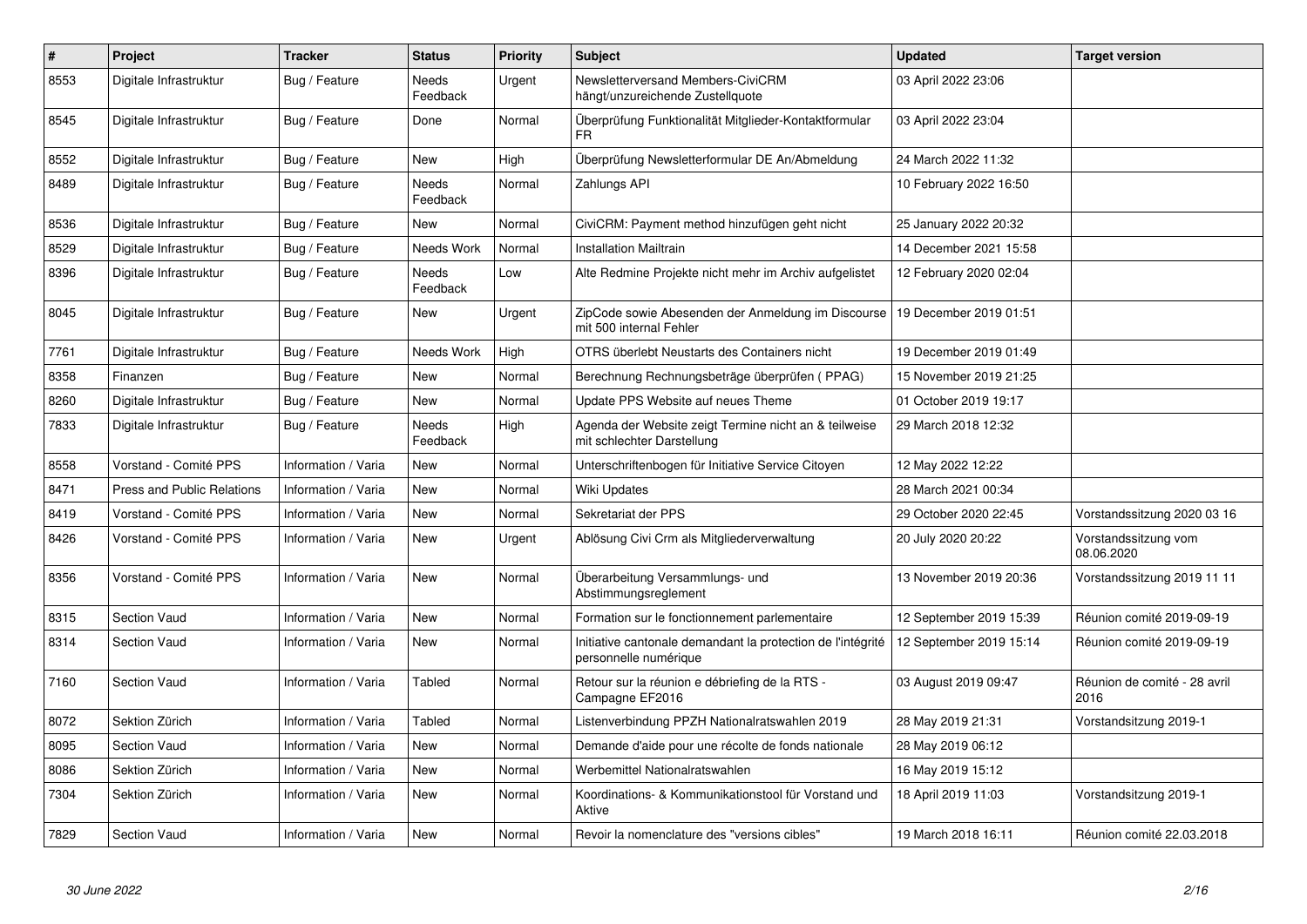| $\#$ | Project                                   | <b>Tracker</b>      | <b>Status</b>        | <b>Priority</b> | <b>Subject</b>                                                                                                                              | <b>Updated</b>          | <b>Target version</b> |
|------|-------------------------------------------|---------------------|----------------------|-----------------|---------------------------------------------------------------------------------------------------------------------------------------------|-------------------------|-----------------------|
| 5050 | Sektion Wallis / section<br>valaisan      | Information / Varia | Needs Work           | Normal          | Wiki: Wahlsysteme                                                                                                                           | 20 August 2017 08:57    | GV2017                |
| 7529 | Section Vaud                              | Information / Varia | New                  | Normal          | Pourquoi DMSF réduit toutes les images.                                                                                                     | 05 November 2016 00:11  |                       |
| 5035 | Sektion beider Basel                      | Information / Varia | New                  | Normal          | Kontakte Journalisten                                                                                                                       | 09 July 2016 09:33      |                       |
| 6520 | Sektion Wallis / section<br>valaisan      | Information / Varia | Tabled               | Normal          | Assemblée constituante                                                                                                                      | 23 July 2015 16:03      |                       |
| 6675 | Section Genève                            | Information / Varia | New                  | Normal          | éVote : Demande de borne au sein des locaux de vote                                                                                         | 09 April 2015 20:10     | Prochain Comité       |
| 6729 | Section Genève                            | Information / Varia | New                  | Normal          | Préparation référendum LRens/LSCPT                                                                                                          | 25 March 2015 15:52     | Prochain Comité       |
| 6457 | Sektion St. Gallen und beide<br>Appenzell | Information / Varia | Tabled               | Normal          | Piratengrillen                                                                                                                              | 30 July 2014 16:21      |                       |
| 6380 | Pirate Party Policy                       | Information / Varia | New                  | Normal          | PAD - Consulation LSI - Vernaemlassung ISG                                                                                                  | 22 April 2014 12:13     |                       |
| 6379 | <b>Pirate Party Policy</b>                | Information / Varia | New                  | Normal          | Refenz material - Documentation de reference - Reading   22 April 2014 12:11<br>Material                                                    |                         |                       |
| 6245 | <b>Pirate Party Policy</b>                | Information / Varia | New                  | Normal          | Reading material review                                                                                                                     | 05 March 2014 15:05     |                       |
| 6239 | <b>Pirate Party Policy</b>                | Information / Varia | New                  | Normal          | Consultation - Modification du code civil (CC; Droit de<br>I'adoption) / Vernehmlassung - Änderung des<br>Zivilgesetzbuches (ZGB; Adoption) | 05 March 2014 14:44     |                       |
| 6240 | Pirate Party Policy                       | Information / Varia | <b>New</b>           | Normal          | Reading material review                                                                                                                     | 05 March 2014 14:41     |                       |
| 6207 | <b>Pirate Party Policy</b>                | Information / Varia | New                  | Normal          | Reading material review                                                                                                                     | 04 March 2014 13:53     |                       |
| 6202 | <b>Pirate Party Policy</b>                | Information / Varia | New                  | Normal          | Reading material review                                                                                                                     | 04 March 2014 13:21     |                       |
| 6178 | <b>Pirate Party Policy</b>                | Information / Varia | Offen /<br>Incertain | Normal          | review april 2014                                                                                                                           | 04 March 2014 11:33     |                       |
| 5883 | Section Genève                            | Information / Varia | <b>New</b>           | Normal          | Poste à pourvoir au comité : Comptable                                                                                                      | 10 October 2013 17:43   | Prochaine AG          |
| 5866 | Stadtsektion Zürich                       | Information / Varia | New                  | Normal          | Budget 2014                                                                                                                                 | 03 October 2013 21:07   | Sitzung 03.10.2013    |
| 5865 | Stadtsektion Zürich                       | Information / Varia | New                  | Normal          | PV Gemeinderatswahlen anfangs November                                                                                                      | 03 October 2013 20:13   | Sitzung 03.10.2013    |
| 4942 | <b>Pirate Party Policy</b>                | Information / Varia | <b>New</b>           | Normal          | Provide an outline, and approach for the development of<br>the position paper                                                               | 30 September 2013 19:23 |                       |
| 5828 | Stadtsektion Zürich                       | Information / Varia | <b>New</b>           | Normal          | Winteraktivitäten                                                                                                                           | 17 September 2013 09:49 |                       |
| 5827 | Stadtsektion Zürich                       | Information / Varia | <b>New</b>           | Normal          | Idee Präsentation der Zürcher Piraten                                                                                                       | 17 September 2013 09:48 |                       |
| 5825 | Stadtsektion Zürich                       | Information / Varia | New                  | Normal          | Feedback                                                                                                                                    | 17 September 2013 09:44 |                       |
| 5823 | Stadtsektion Zürich                       | Information / Varia | New                  | Normal          | Chatiquette                                                                                                                                 | 17 September 2013 09:39 |                       |
| 5822 | Stadtsektion Zürich                       | Information / Varia | New                  | Normal          | Forum: Nicht Mitglieder                                                                                                                     | 17 September 2013 09:36 |                       |
| 5661 | Stadtsektion Zürich                       | Information / Varia | New                  | Normal          | Organisation PV                                                                                                                             | 12 August 2013 20:24    |                       |
| 5570 | Bezirkssektion Winterthur                 | Information / Varia | New                  | Normal          | SSL / TLS Unterstützung                                                                                                                     | 21 July 2013 21:47      |                       |
| 5569 | Stadtsektion Bern                         | Information / Varia | New                  | Normal          | SSL / TLS Unterstützung                                                                                                                     | 21 July 2013 21:37      |                       |
| 5339 | <b>Pirate Party Policy</b>                | Information / Varia | New                  | Normal          | Compilation des prises de position                                                                                                          | 06 June 2013 17:16      |                       |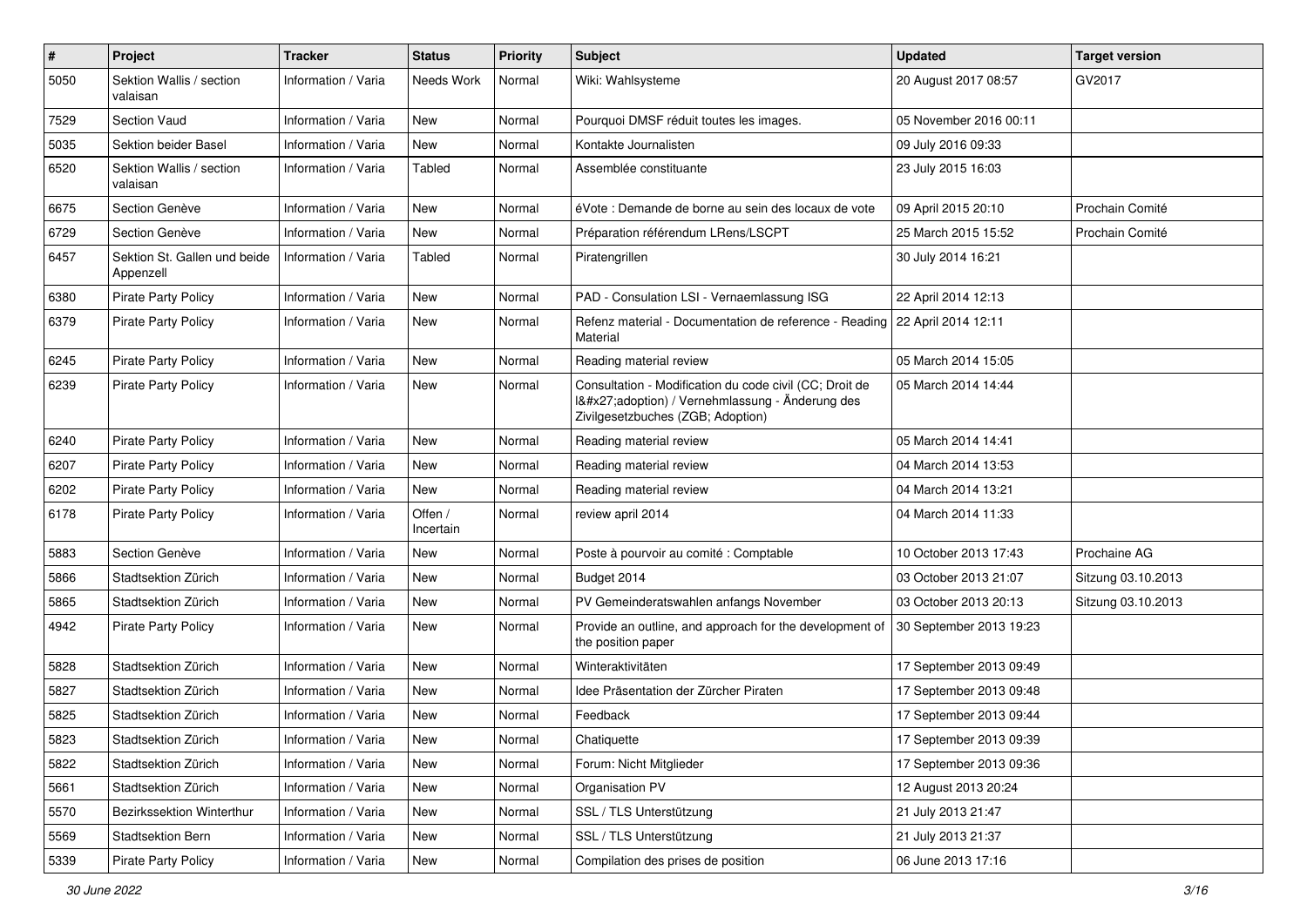| $\vert$ # | Project                                  | <b>Tracker</b>      | <b>Status</b>            | <b>Priority</b> | <b>Subject</b>                                                                                                                                                                              | <b>Updated</b>         | <b>Target version</b> |
|-----------|------------------------------------------|---------------------|--------------------------|-----------------|---------------------------------------------------------------------------------------------------------------------------------------------------------------------------------------------|------------------------|-----------------------|
| 5321      | Stadtsektion Zürich                      | Information / Varia | <b>New</b>               | Normal          | Treffen mit Philipp Meier                                                                                                                                                                   | 31 May 2013 15:56      |                       |
| 4730      | <b>Stadtsektion Bern</b>                 | Information / Varia | <b>New</b>               | High            | Dukumente hochladen                                                                                                                                                                         | 03 March 2013 21:50    |                       |
| 7852      | Verwaltung                               | Creation            | New                      | Normal          | Anleitung Members CiviCRM für Vorstände und PPVs<br>anpassen, ergänzen und übersetzen.                                                                                                      | 12 December 2018 19:41 |                       |
| 8518      | AG Vernehmlassungen                      | Task / Tâche        | Done                     | Normal          | Vernehmlassung 2021/96 Teilrevisionen vier<br>Ausführungserlasse des BÜPF (VÜPF, GebV-ÜPF,<br>VD-ÜPF, VVS-ÜPF)                                                                              | 21 May 2022 15:03      |                       |
| 8542      | AG Vernehmlassungen                      | Task / Tâche        | <b>New</b>               | Normal          | Vernehmlassung 2022/6 Bundesbeschluss zur<br>nationalen Umsetzung des OECD/G-20 Projekts zur<br>Besteuerung der digitalen Wirtschaft (SR 101)                                               | 13 April 2022 06:34    |                       |
| 8521      | AG Vernehmlassungen                      | Task / Tâche        | Needs Work               | Normal          | Vernehmlassung 2021/70 Meldepflicht von<br>Betreiberinnen kritischer Infrastrukturen für<br>Cyberangriffe                                                                                   | 13 April 2022 00:53    |                       |
| 8554      | AG Vernehmlassungen                      | Task / Tâche        | <b>New</b>               | High            | Vernehmlassung Teilrevision der GwV-FINMA                                                                                                                                                   | 04 April 2022 19:11    |                       |
| 8556      | AG Vernehmlassungen                      | Task / Tâche        | <b>New</b>               | Normal          | Vernehmlassung 2021/80 Bundesgesetz über die<br>Bearbeitung von Flugpassagierdaten zur Bekämpfung<br>von terroristischen und anderen schweren Straftaten<br>(Flugpassagierdatengesetz, FPG) | 04 April 2022 17:30    |                       |
| 8555      | AG Vernehmlassungen                      | Task / Tâche        | <b>New</b>               | Normal          | Vernehmlassung 2022/19 Bundesgesetz über die<br>elektronische Identität und die Vertrauensinfrastruktur<br>(E-ID-Gesetz, BGEID)                                                             | 04 April 2022 17:29    |                       |
| 8517      | AG Vernehmlassungen                      | Task / Tâche        | Needs Work               | Normal          | Vernehmlassung 2021/99 Verordnung über die<br>Transparenz bei der Politikfinanzierung (VPofin)                                                                                              | 26 March 2022 13:36    |                       |
| 8547      | Vorstand - Comité PPS                    | Task / Tâche        | <b>New</b>               | Normal          | Budget für die NR Wahlen                                                                                                                                                                    | 15 March 2022 21:14    |                       |
| 8502      | Piratenversammlung /<br>Assemblée Pirate | Task / Tâche        | Needs Work               | Normal          | Bereinigung Differenzen Statuten und<br>Versammlungsreglement                                                                                                                               | 16 February 2022 23:13 |                       |
| 8108      | Digitale Infrastruktur                   | Task / Tâche        | Needs<br>Feedback        | Normal          | Hinterlegung Druckvorlagen                                                                                                                                                                  | 10 February 2022 16:00 |                       |
| 8540      | AG Vernehmlassungen                      | Task / Tâche        | Needs Work               | Normal          | Vernehmlassung 2022/2 Bundesgesetz über die<br>Mobilitätsdateninfrastruktur                                                                                                                 | 10 February 2022 06:34 |                       |
| 8519      | AG Vernehmlassungen                      | Task / Tâche        | <b>New</b>               | Normal          | Vernehmlassung 2021/80 Bundesgesetz über die<br>Bearbeitung von Flugpassagierdaten zur Bekämpfung<br>von terroristischen und anderen schweren Straftaten<br>(Flugpassagierdatengesetz, FPG) | 10 February 2022 06:24 |                       |
| 8422      | Digitale Infrastruktur                   | Task / Tâche        | <b>Needs</b><br>Feedback | High            | Civi Crm Funktionen extern geben                                                                                                                                                            | 01 February 2022 02:19 |                       |
| 8473      | Digitale Infrastruktur                   | Task / Tâche        | Needs Work               | Normal          | <b>Refurbish CiviCRM</b>                                                                                                                                                                    | 18 January 2022 20:52  |                       |
| 8516      | AG Vernehmlassungen                      | Task / Tâche        | Needs Work               | Normal          | Vernehmlassung 2021/81 Verordnung über die<br>Herstellung der Interoperabilität zwischen<br>Schengen-Dublin-Informationssystemen                                                            | 18 January 2022 20:38  |                       |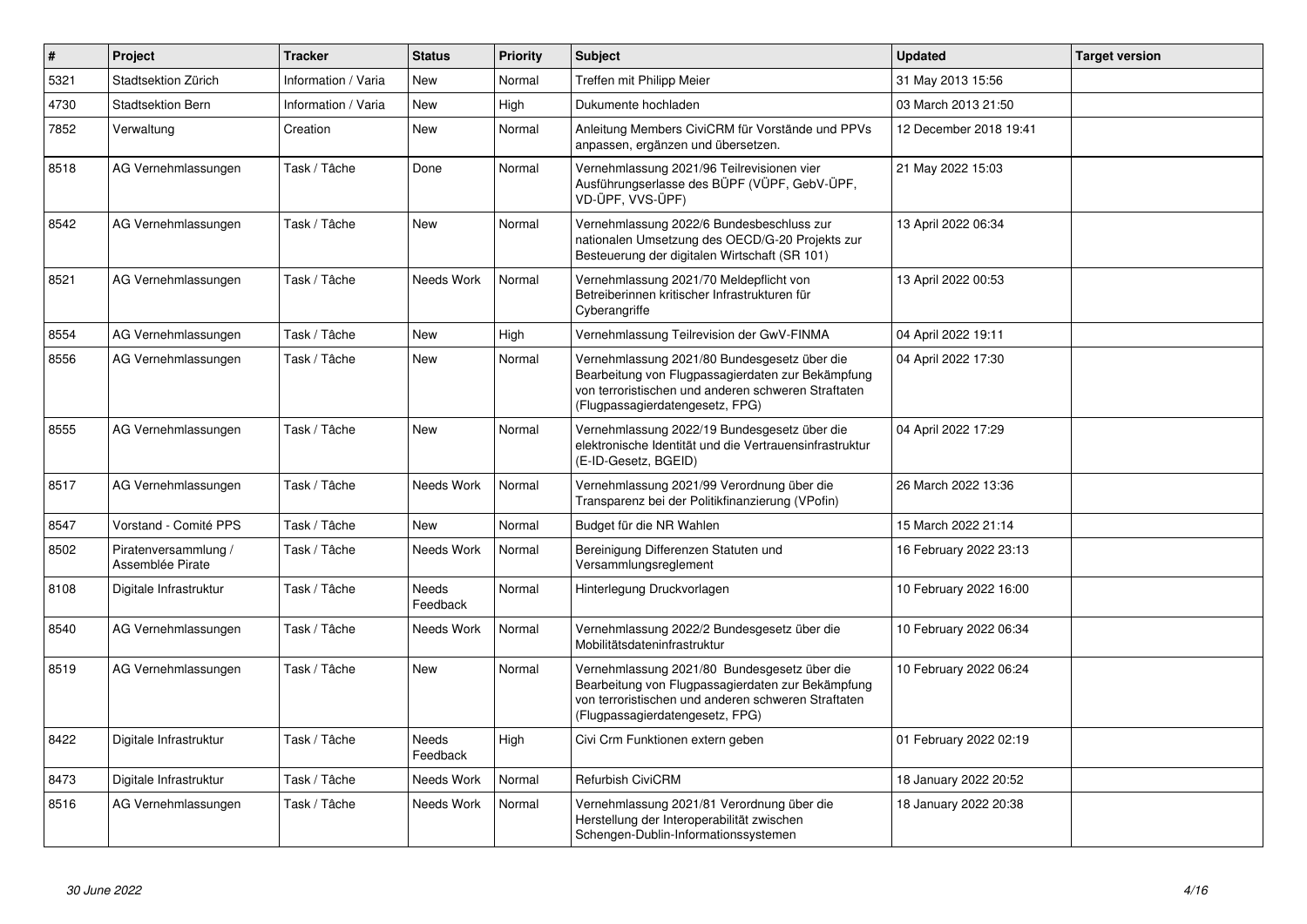| $\#$ | Project                    | <b>Tracker</b> | <b>Status</b>     | <b>Priority</b> | <b>Subject</b>                                                                                                                           | <b>Updated</b>          | <b>Target version</b>       |
|------|----------------------------|----------------|-------------------|-----------------|------------------------------------------------------------------------------------------------------------------------------------------|-------------------------|-----------------------------|
| 8467 | Vorstand - Comité PPS      | Task / Tâche   | Done              | Urgent          | Vernehmlassung zum Bundesgesetz über den Einsatz<br>elektronischer Mittel zur Erfüllung von<br>Behördenaufgaben                          | 25 March 2021 22:38     |                             |
| 8444 | Vorstand - Comité PPS      | Task / Tâche   | Needs Work        | High            | Fehlende Mitgliederbeiträge für die Sektion PPBB                                                                                         | 29 October 2020 16:58   |                             |
| 7002 | Sektion beider Basel       | Task / Tâche   | Needs Work        | Normal          | Für ein lebendiges Basel                                                                                                                 | 02 October 2020 00:23   |                             |
| 8421 | Sektion beider Basel       | Task / Tâche   | New               | Normal          | Aktuelle Vernehmlassungen                                                                                                                | 02 October 2020 00:09   |                             |
| 8430 | Sektion beider Basel       | Task / Tâche   | Needs Work        | Normal          | Lagerort und Materialbestand der PPBB                                                                                                    | 02 October 2020 00:08   |                             |
| 7997 | Verwaltung                 | Task / Tâche   | New               | Normal          | Online Anmeldung Mitglied                                                                                                                | 01 October 2020 23:12   |                             |
| 7999 | Verwaltung                 | Task / Tâche   | New               | Normal          | Neuer Willkommens-Text nach Aufnahme als Mitglied                                                                                        | 01 October 2020 23:09   |                             |
| 8024 | Vorstand - Comité PPS      | Task / Tâche   | Needs Work        | Low             | Verantwortliche & Zugriffsrechte                                                                                                         | 01 October 2020 23:07   |                             |
| 8351 | Vorstand - Comité PPS      | Task / Tâche   | Done              | Normal          | Newsletter                                                                                                                               | 25 May 2020 19:24       | Vorstandssitzung 2019 11 25 |
| 7987 | Vorstand - Comité PPS      | Task / Tâche   | Done              | Normal          | Kommunikationskonzept                                                                                                                    | 03 February 2020 19:12  | Vorstandssitzung 2019 05 27 |
| 8082 | Digitale Infrastruktur     | Task / Tâche   | New               | High            | Accès Discourse                                                                                                                          | 19 December 2019 01:50  |                             |
| 7868 | Digitale Infrastruktur     | Task / Tâche   | Needs<br>Feedback | Normal          | Mailverteiler für die PPS Ticino erstellen                                                                                               | 19 December 2019 01:40  |                             |
| 8378 | Digitale Infrastruktur     | Task / Tâche   | Needs Work        | Normal          | Erstelllung subdomain für neue Sektion<br>Thurgau/Schauffhausen + SG/AR/Ai                                                               | 19 December 2019 00:53  |                             |
| 8238 | Digitale Infrastruktur     | Task / Tâche   | New               | Normal          | Verify and document backup solution                                                                                                      | 15 December 2019 12:11  |                             |
| 8385 | Vorstand - Comité PPS      | Task / Tâche   | New               | Normal          | Strategie oder Massnahmenplan für Mitgliederwerbung                                                                                      | 09 December 2019 20:33  | PPS Meeting 09.12.2019      |
| 8381 | Vorstand - Comité PPS      | Task / Tâche   | New               | Normal          | Notiz/Eintrag von Berechtigungen für Mitgleider im<br><b>Members</b>                                                                     | 08 December 2019 10:30  | PPS Meeting 09.12.2019      |
| 6222 | <b>Pirate Party Policy</b> | Task / Tâche   | Done              | Normal          | Développement argumentaires votations populaire 18<br>mai - Entwicklung Argumentationshilfe Themen<br>Volksabstimmung 18. Mai            | 27 November 2019 21:23  |                             |
| 8354 | Vorstand - Comité PPS      | Task / Tâche   | <b>New</b>        | Normal          | Also for Italian/Tessin                                                                                                                  | 29 October 2019 10:57   |                             |
| 8337 | Vorstand - Comité PPS      | Task / Tâche   | <b>New</b>        | Normal          | Änderung Begrüssung Neu Mitglieder                                                                                                       | 24 October 2019 07:05   |                             |
| 8117 | Vorstand - Comité PPS      | Task / Tâche   | New               | Normal          | Procédure de communication entre les membres du<br>comité du PPS // Kommunikationsverfahren zwischen<br>den Mitgliedern des PPS-Vorstand | 14 October 2019 19:26   | Vorstandssitzung 2019 06 24 |
| 8334 | Vorstand - Comité PPS      | Task / Tâche   | New               | Normal          | Übersetzung Positionspapiere                                                                                                             | 30 September 2019 20:29 |                             |
| 8327 | <b>Section Vaud</b>        | Task / Tâche   | New               | Normal          | Transmission de matériel de notre parti pour les<br>élections fédérales à la BNS                                                         | 26 September 2019 19:27 | Réunion comité 2019-10-31   |
| 8237 | Section Vaud               | Task / Tâche   | New               | High            | La campagne électorale du PPVD sur les réseaux<br>sociaux privés et libres                                                               | 12 September 2019 15:03 | Réunion comité 2019-09-05   |
| 8312 | Sektion Bern               | Task / Tâche   | Needs Work        | Normal          | Rückzahlung des Darlehens an die PPS                                                                                                     | 09 September 2019 21:26 |                             |
| 8310 | Sektion Bern               | Task / Tâche   | Needs Work        | Normal          | Wahlkampfbudget / Bezahlung Wahlkampfleiter PPS<br>und Budget                                                                            | 09 September 2019 21:06 |                             |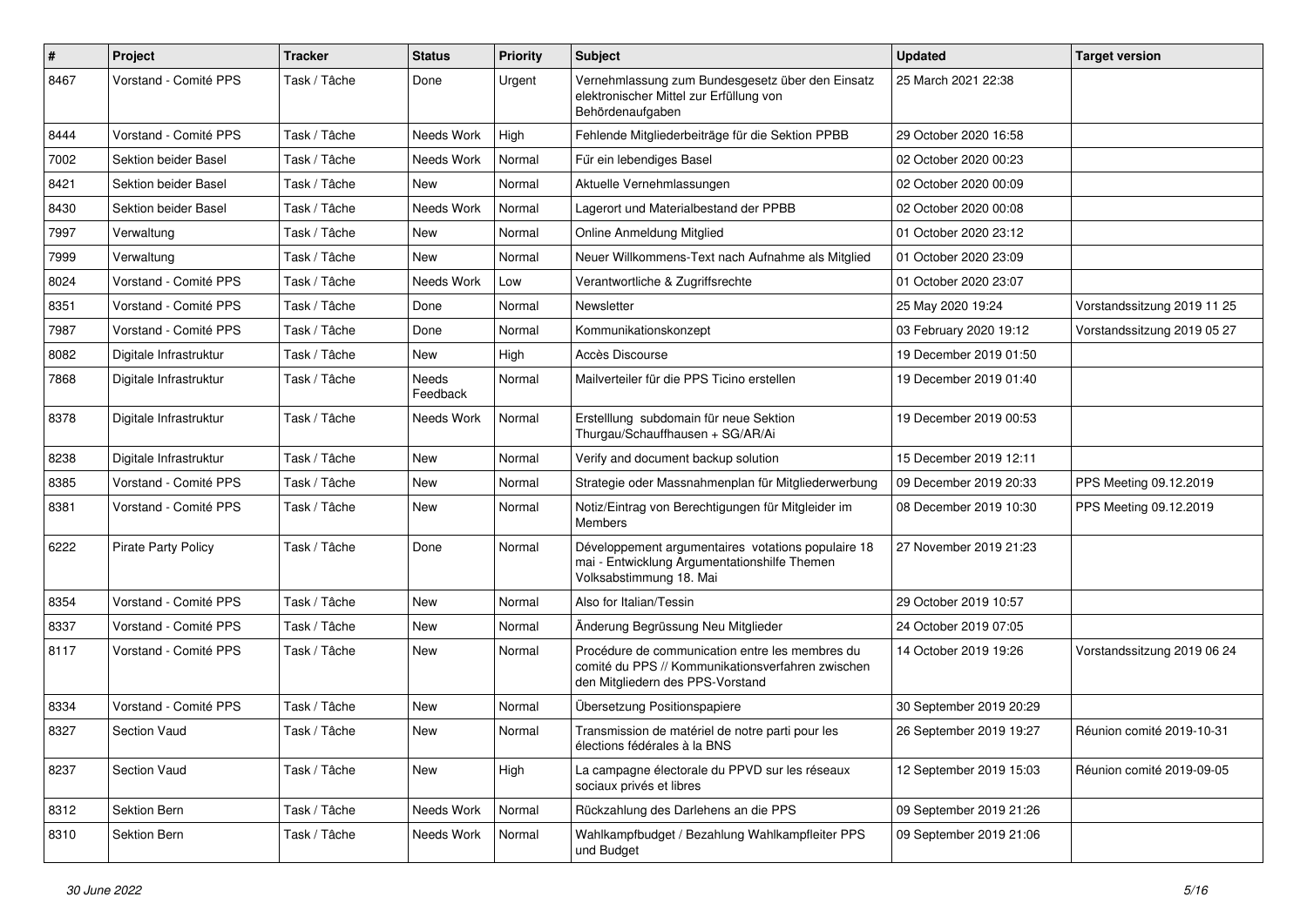| $\pmb{\#}$ | Project               | <b>Tracker</b> | <b>Status</b> | <b>Priority</b> | <b>Subject</b>                                                                                                            | <b>Updated</b>       | <b>Target version</b>                |
|------------|-----------------------|----------------|---------------|-----------------|---------------------------------------------------------------------------------------------------------------------------|----------------------|--------------------------------------|
| 7140       | <b>Section Vaud</b>   | Task / Tâche   | Done          | Normal          | Approbation et signature du PV de l'AG par les membres 08 September 2019 06:41<br>du comité ainsi que les statuts du PPVD |                      | Réunion de comité - 31 mars<br>2016  |
| 8255       | Vorstand - Comité PPS | Task / Tâche   | <b>New</b>    | Normal          | Überarbeitung des Piraten Quiz                                                                                            | 21 August 2019 20:50 |                                      |
| 8254       | <b>Section Vaud</b>   | Task / Tâche   | New           | High            | Affichage sur les communes EF19                                                                                           | 21 August 2019 14:51 | Réunion comité 2019-08-22            |
| 8252       | <b>Section Vaud</b>   | Task / Tâche   | <b>New</b>    | Normal          | Création d'un compte LinkedIn pour le PPVD                                                                                | 21 August 2019 14:47 | Réunion comité 2019-08-22            |
| 8253       | Section Vaud          | Task / Tâche   | New           | Normal          | Plate-forme EF19 vidéo de la rts                                                                                          | 21 August 2019 14:43 | Réunion comité 2019-08-22            |
| 8220       | <b>Section Vaud</b>   | Task / Tâche   | <b>New</b>    | High            | Recherche d'un petit cadeau de remerciement                                                                               | 20 August 2019 14:57 | Réunion comité 2019-09-05            |
| 8219       | <b>Section Vaud</b>   | Task / Tâche   | New           | High            | Rédaction de la lettre                                                                                                    | 20 August 2019 14:56 | Réunion comité 2019-08-22            |
| 8218       | <b>Section Vaud</b>   | Task / Tâche   | New           | High            | Lettre de remerciement à M. Burgerer pour son don                                                                         | 20 August 2019 14:56 | Réunion comité 2019-09-05            |
| 8204       | <b>Section Vaud</b>   | Task / Tâche   | Needs Work    | High            | Le questionnaire de l'ALLIANCE-ENVIRONNEMENT                                                                              | 20 August 2019 14:53 | Réunion comité 2019-07-25            |
| 8203       | <b>Section Vaud</b>   | Task / Tâche   | Needs Work    | High            | Le questionnaire de la société vaudoise de médecine                                                                       | 20 August 2019 14:52 | Réunion comité 2019-07-25            |
| 8248       | Finanzen              | Task / Tâche   | New           | Normal          | Budget 2020                                                                                                               | 19 August 2019 18:25 |                                      |
| 8120       | Section Vaud          | Task / Tâche   | Done          | Normal          | Préparation de notre voyage à Olten le 23 juin 2019                                                                       | 03 August 2019 20:59 | Réunion comité 2019-06-13            |
| 8033       | <b>Section Vaud</b>   | Task / Tâche   | Done          | Normal          | Faire liste du matériel de campagne                                                                                       | 03 August 2019 20:59 | Réunion comité 2019-02-21            |
| 7527       | <b>Section Vaud</b>   | Task / Tâche   | Done          | High            | Prise de possition sur le référendum vaudois sur la<br>mendicité                                                          | 03 August 2019 12:57 | Réunion de Comité - 3.11.2016        |
| 7195       | Section Vaud          | Task / Tâche   | Done          | Normal          | Révision de statuts du PPVD                                                                                               | 03 August 2019 09:48 | Réunion de comité - 28 avril<br>2016 |
| 8195       | Vorstand - Comité PPS | Task / Tâche   | <b>New</b>    | Normal          | Bestimmung von Dossier- und Themenverantwortlichen<br>Désignation des responsables de dossiers et de sujets               | 08 July 2019 08:37   | Vorstandssitzung 2019 07 08          |
| 8160       | <b>Section Vaud</b>   | Task / Tâche   | New           | Normal          | Région de Nyon et Twitter                                                                                                 | 13 June 2019 17:05   | Réunion comité 2019-06-13            |
| 7470       | <b>Section Vaud</b>   | Task / Tâche   | Done          | Normal          | Creation des stands                                                                                                       | 13 June 2019 15:55   |                                      |
| 7467       | <b>Section Vaud</b>   | Task / Tâche   | Done          | Normal          | Formation média                                                                                                           | 13 June 2019 15:54   | Réunion de Comité - 25.08.2016       |
| 7466       | <b>Section Vaud</b>   | Task / Tâche   | Done          | Normal          | Préparation Elections cantonales - désignation de<br>candidats - alliance - etc                                           | 13 June 2019 15:54   | Réunion de Comité - 25.08.2016       |
| 7462       | <b>Section Vaud</b>   | Task / Tâche   | Done          | Normal          | Camnpagne Référendum LRens                                                                                                | 16 May 2019 16:35    | Réunion de Comité - 25.08.2016       |
| 8059       | Sektion Zürich        | Task / Tâche   | <b>New</b>    | Normal          | Wahlprogramm 2019                                                                                                         | 14 May 2019 15:33    | Vorstandsitzung 2019-1               |
| 8078       | Sektion Zürich        | Task / Tâche   | New           | Normal          | Überblick über Dorf-, Quartier-, Regionalzeitungen                                                                        | 04 May 2019 19:52    |                                      |
| 8079       | Sektion Zürich        | Task / Tâche   | <b>New</b>    | Normal          | Fotograf buchen                                                                                                           | 04 May 2019 19:52    |                                      |
| 6597       | Sektion Zürich        | Task / Tâche   | Needs Work    | Normal          | Wegen Gratis-Plakatstellen anfragen                                                                                       | 04 May 2019 19:49    |                                      |
| 8077       | Sektion Zürich        | Task / Tâche   | New           | Normal          | Mitglieder-Postversand                                                                                                    | 03 May 2019 09:01    |                                      |
| 7341       | Section Vaud          | Task / Tâche   | Done          | Urgent          | Publipostage de formulaire Iscpt                                                                                          | 19 April 2019 15:12  | Réunion de comité - 9 juin 2016      |
| 7463       | Section Vaud          | Task / Tâche   | Done          | Normal          | Conférence-débats 2e partie 2016                                                                                          | 19 April 2019 15:11  | Réunion de Comité - 6.10.2016        |
| 7468       | Section Vaud          | Task / Tâche   | Done          | Normal          | Elections communales 2016 et EF 2015 - finances<br>factures ouvertes - point de sitation                                  | 19 April 2019 15:10  | Réunion de Comité - 25.08.2016       |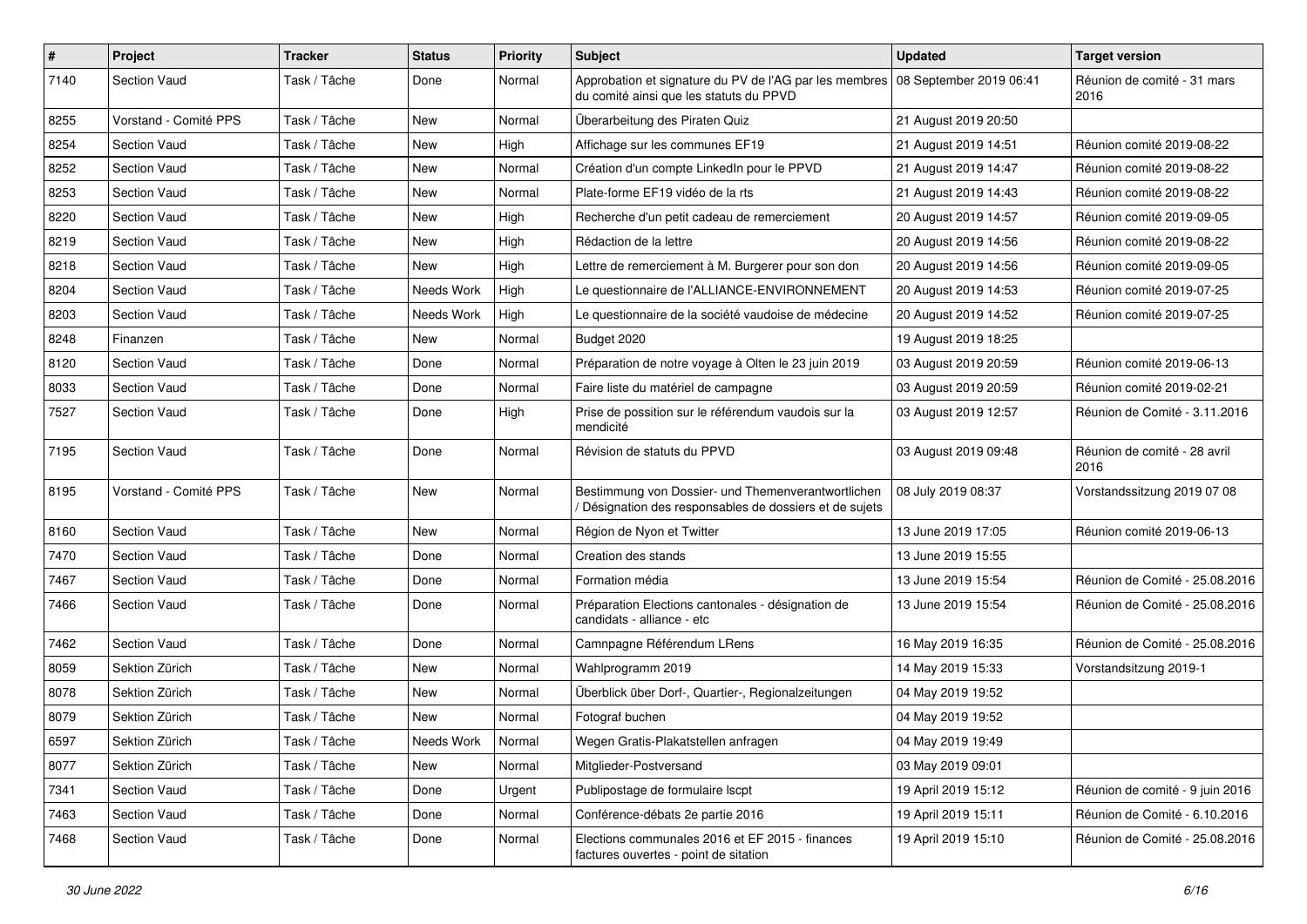| $\sharp$ | Project                              | <b>Tracker</b> | <b>Status</b>     | <b>Priority</b> | Subject                                                                                                                                    | <b>Updated</b>         | <b>Target version</b>                                         |
|----------|--------------------------------------|----------------|-------------------|-----------------|--------------------------------------------------------------------------------------------------------------------------------------------|------------------------|---------------------------------------------------------------|
| 8063     | Sektion Zürich                       | Task / Tâche   | New               | Normal          | Vorbereitungen Aufstellungsversammlung                                                                                                     | 18 April 2019 17:41    | Vorstandsitzung 2019-1                                        |
| 6854     | Sektion Zürich                       | Task / Tâche   | <b>New</b>        | Normal          | Website                                                                                                                                    | 07 April 2019 07:36    | Vorstandsitzung 2019-1                                        |
| 8060     | Sektion Zürich                       | Task / Tâche   | New               | High            | Mitglieder und andere potenzielle Kandidaten<br>durchtelefonieren                                                                          | 03 April 2019 15:17    | Vorstandsitzung 2019-1                                        |
| 8061     | Sektion Zürich                       | Task / Tâche   | <b>New</b>        | Normal          | Kontovollmachten geregelt kriegen                                                                                                          | 02 April 2019 18:15    | Vorstandsitzung 2019-1                                        |
| 7516     | Sektion Zürich                       | Task / Tâche   | New               | Normal          | Kalender abonnieren auf Website fixen                                                                                                      | 02 April 2019 18:11    | Vorstandsitzung 2019-1                                        |
| 8058     | Sektion Zürich                       | Task / Tâche   | Needs Work        | Normal          | Neue Statuten auf Website publizieren                                                                                                      | 02 April 2019 14:38    |                                                               |
| 7975     | <b>Pirate Party Policy</b>           | Task / Tâche   | New               | Normal          | Änderung des Betäubungsmittelgesetzes und<br>Verordnung über Pilotversuche nach dem<br>Betäubungsmittelgesetz (Pilotversuche mit Cannabis) | 04 March 2019 14:49    |                                                               |
| 7986     | Grafik und Design                    | Task / Tâche   | <b>New</b>        | Normal          | Datenv von Grafik/Design auf einer Instanz der PPS<br>hosten                                                                               | 22 January 2019 12:54  |                                                               |
| 8001     | Finanzen                             | Task / Tâche   | <b>New</b>        | Normal          | Fehlende Finanzdaten / Jahre auf der Homepage mit<br>entsprechenden Forumalren ergänzen                                                    | 01 December 2018 17:35 |                                                               |
| 8000     | Finanzen                             | Task / Tâche   | New               | Normal          | Mitgliederbeiträge der Sektionen                                                                                                           | 01 December 2018 16:34 |                                                               |
| 7998     | <b>Press and Public Relations</b>    | Task / Tâche   | <b>New</b>        | Normal          | Presseverteiler im PressCRM aktualisieren sowie<br>ergänzen                                                                                | 01 December 2018 13:05 |                                                               |
| 7977     | <b>Section Vaud</b>                  | Task / Tâche   | Needs Work        | Normal          | Téléchargement légal: cadre particulier et exeptions                                                                                       | 01 November 2018 20:44 | Séance de comité 18-44                                        |
| 7976     | <b>Section Vaud</b>                  | Task / Tâche   | Done              | Normal          | Sondage Politiciennes.ch                                                                                                                   | 01 November 2018 20:43 | Séance de comité 18-44                                        |
| 7906     | <b>Section Vaud</b>                  | Task / Tâche   | <b>New</b>        | Normal          | Organisation et planification de la 2ème AGE 2018                                                                                          | 14 June 2018 14:55     | Réunion comité 14.06.2018                                     |
| 7269     | <b>Section Vaud</b>                  | Task / Tâche   | Done              | Normal          | Travaux sur la vision pirate du développement<br>communal                                                                                  | 07 May 2018 13:02      | Réunion de comité - 28 avril<br>2016                          |
| 7262     | <b>Section Vaud</b>                  | Task / Tâche   | Done              | Normal          | Révision du programme du PPVD                                                                                                              | 07 May 2018 13:02      | Réunion de comité - 14 avril<br>2016                          |
| 7236     | <b>Section Vaud</b>                  | Task / Tâche   | Done              | Normal          | Organisation de la campagne référendaire LSCPT                                                                                             | 07 May 2018 12:58      | Réunion de comité - 31 mars<br>2016                           |
| 7863     | Section Vaud                         | Task / Tâche   | <b>New</b>        | Normal          | Compte Twitter PPVD                                                                                                                        | 14 April 2018 09:24    | Réunion comité 19.04.2018                                     |
| 7862     | <b>Section Vaud</b>                  | Task / Tâche   | New               | Normal          | Mise à jour de la page wiki des PV                                                                                                         | 14 April 2018 09:21    | Réunion comité 19.04.2018                                     |
| 7828     | <b>Section Vaud</b>                  | Task / Tâche   | New               | Normal          | Communication sur le 14 avril                                                                                                              | 05 April 2018 16:42    | Réunion comité 05.04.2018                                     |
| 7801     | <b>Section Vaud</b>                  | Task / Tâche   | New               | Normal          | Election de vérificateurs de comptes                                                                                                       | 08 February 2018 18:58 |                                                               |
| 7739     | Sektion Wallis / section<br>valaisan | Task / Tâche   | <b>New</b>        | Normal          | GV2017                                                                                                                                     | 20 August 2017 09:00   | GV2017                                                        |
| 5275     | Sektion Wallis / section<br>valaisan | Task / Tâche   | Done              | Normal          | Stellungnahme zum Schulgesetz                                                                                                              | 20 August 2017 08:57   |                                                               |
| 5444     | Sektion Wallis / section<br>valaisan | Task / Tâche   | Needs Work        | Low             | Welcome/Austrittsmail automatisieren                                                                                                       | 20 August 2017 08:56   | GV2017                                                        |
| 6311     | Sektion Wallis / section<br>valaisan | Task / Tâche   | Needs<br>Feedback | Normal          | Videoüberachung Brig: Umstellung der Webseite                                                                                              | 20 August 2017 08:55   | Existierende/Funktionierende<br>Datenschutz- und GIDA Behörde |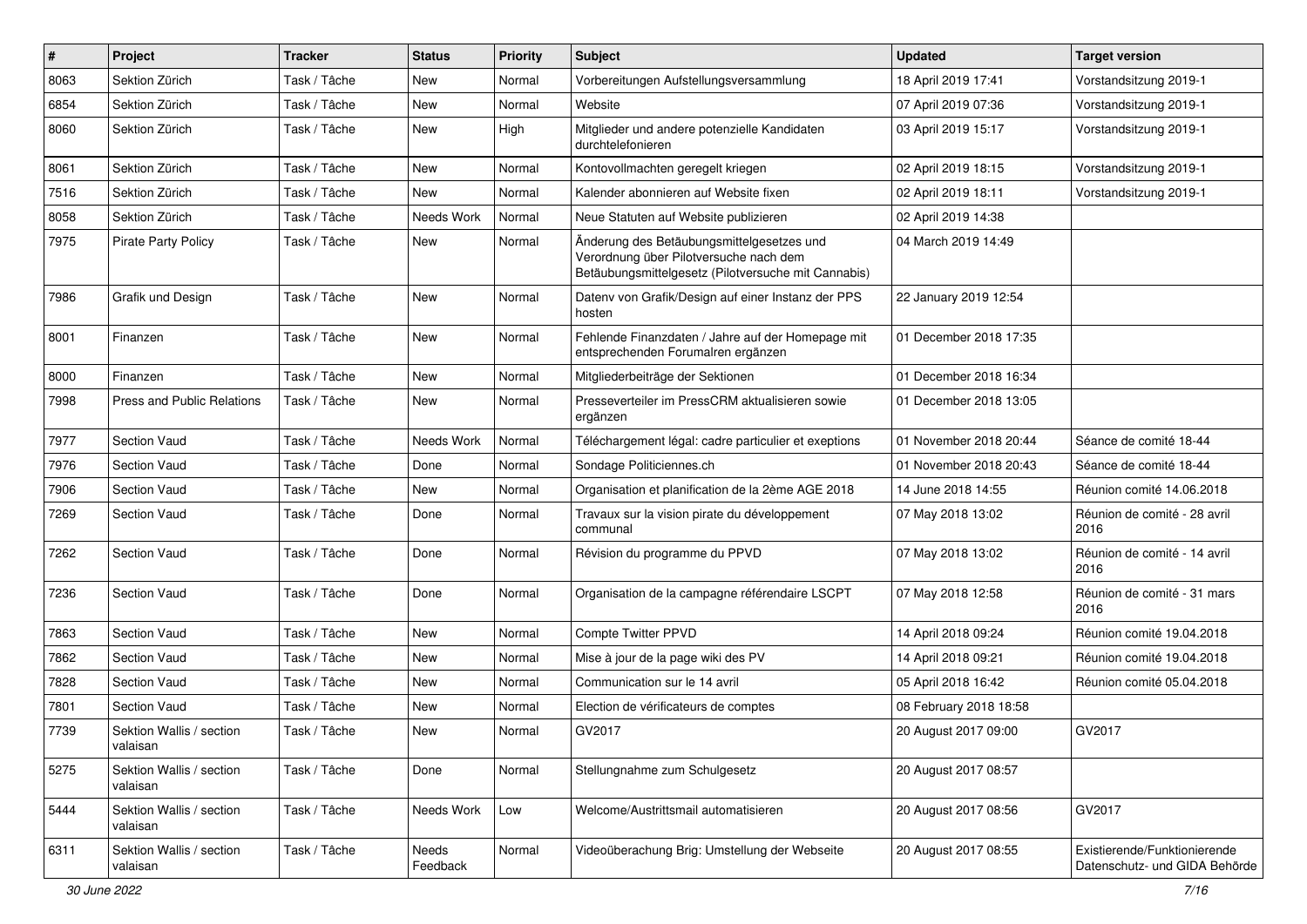| $\#$ | Project                              | <b>Tracker</b> | <b>Status</b>            | <b>Priority</b> | <b>Subject</b>                                                            | <b>Updated</b>          | <b>Target version</b>                                         |
|------|--------------------------------------|----------------|--------------------------|-----------------|---------------------------------------------------------------------------|-------------------------|---------------------------------------------------------------|
| 6487 | Sektion Wallis / section<br>valaisan | Task / Tâche   | New                      | Normal          | Sektionsdateien Lagerung                                                  | 20 August 2017 08:55    | GV2017                                                        |
| 6021 | Sektion Wallis / section<br>valaisan | Task / Tâche   | Needs<br>Feedback        | Normal          | Amtsblatt Wallis: Öffentlich und Gratis                                   | 20 August 2017 08:34    | Existierende/Funktionierende<br>Datenschutz- und GIDA Behörde |
| 4067 | Sektion Wallis / section<br>valaisan | Task / Tâche   | <b>Needs</b><br>Feedback | Normal          | Wildtierkameras im Wallis                                                 | 20 August 2017 08:33    | Existierende/Funktionierende<br>Datenschutz- und GIDA Behörde |
| 6120 | Sektion Wallis / section<br>valaisan | Task / Tâche   | <b>New</b>               | Normal          | Website Optimierung                                                       | 20 August 2017 08:32    | GV2017                                                        |
| 5873 | Sektion Wallis / section<br>valaisan | Task / Tâche   | Tabled                   | Normal          | Pi-Vote Zertifikate                                                       | 20 August 2017 08:31    | GV2017                                                        |
| 5870 | Sektion Wallis / section<br>valaisan | Task / Tâche   | Needs Work               | Normal          | Opendata.admin.ch                                                         | 20 August 2017 08:31    | GV2017                                                        |
| 5430 | Sektion Wallis / section<br>valaisan | Task / Tâche   | Needs<br>Feedback        | Normal          | Einrichtung interne Mailingliste                                          | 20 August 2017 08:31    | GV2017                                                        |
| 4386 | Finanzen                             | Task / Tâche   | Needs Work               | High            | Spenderlisten erstellen                                                   | 01 May 2017 14:45       |                                                               |
| 5400 | Sektion Wallis / section<br>valaisan | Task / Tâche   | Needs<br>Feedback        | Normal          | Dienststelle für Datenschutz und Öffentlichkeitsprinzip                   | 20 April 2017 17:36     |                                                               |
| 7657 | Finanzen                             | Task / Tâche   | <b>New</b>               | Urgent          | <b>BTC Zahlungen</b>                                                      | 12 April 2017 22:16     |                                                               |
| 7522 | Section Vaud                         | Task / Tâche   | New                      | Normal          | Les modalités éléctorales 2017                                            | 22 October 2016 13:43   | Réunion de Comité - 20.10.2016                                |
| 7521 | <b>Section Vaud</b>                  | Task / Tâche   | New                      | Normal          | Création d'une newsletter et appel à la candidature<br>Election cantonale | 22 October 2016 13:37   | Réunion de Comité - 20.10.2016                                |
| 7321 | Sektion Zürich                       | Task / Tâche   | New                      | Normal          | Auswertung Mitgliederversand                                              | 11 October 2016 17:11   |                                                               |
| 7505 | Section Vaud                         | Task / Tâche   | <b>New</b>               | Normal          | Recherche de la salle pour le 8 décembre                                  | 06 October 2016 22:17   | Réunion de Comité - 20.10.2016                                |
| 7500 | Section Vaud                         | Task / Tâche   | <b>New</b>               | Normal          | Création d'un programme de communication vaudois                          | 04 October 2016 17:54   | Réunion de Comité - 6.10.2016                                 |
| 7499 | Section Vaud                         | Task / Tâche   | <b>New</b>               | Normal          | Mise à jour logiciel du site web                                          | 04 October 2016 17:50   | Réunion de Comité - 6.10.2016                                 |
| 7498 | <b>Section Vaud</b>                  | Task / Tâche   | <b>New</b>               | Normal          | Mise au propre du programme vaudois                                       | 04 October 2016 17:45   | Réunion de Comité - 6.10.2016                                 |
| 7497 | Section Vaud                         | Task / Tâche   | <b>New</b>               | Normal          | Mise à jour du calendrier du site web                                     | 04 October 2016 17:42   | Réunion de Comité - 6.10.2016                                 |
| 7491 | <b>Section Vaud</b>                  | Task / Tâche   | <b>New</b>               | Normal          | Comité de campagne élections cantonales 2017                              | 22 September 2016 21:53 | Réunion de Comité - 6.10.2016                                 |
| 7465 | <b>Section Vaud</b>                  | Task / Tâche   | New                      | Normal          | Newsletter septembre                                                      | 25 August 2016 08:00    |                                                               |
| 7381 | <b>Section Vaud</b>                  | Task / Tâche   | New                      | Normal          | Mise en place d'un outil de sondage                                       | 09 July 2016 09:42      | Réunion de comité - 14 juillet<br>2016                        |
| 6676 | Section Genève                       | Task / Tâche   | Done                     | Normal          | Préparation éléction national                                             | 27 June 2016 09:53      | Prochain Comité                                               |
| 7363 | Section Vaud                         | Task / Tâche   | New                      | Normal          | Modifications des statuts pour la banque                                  | 25 June 2016 16:55      | Réunion du comité - 2 juillet<br>2016                         |
| 7270 | Section Vaud                         | Task / Tâche   | Done                     | Normal          | Rédaction et diffusion de la newsletter du PPVD pour le<br>mois d'avril   | 20 April 2016 09:19     | Réunion de comité - 28 avril<br>2016                          |
| 7264 | Section Vaud                         | Task / Tâche   | Done                     | Normal          | Tri des propositions par collectivité impactée                            | 15 April 2016 15:30     | Réunion de comité - 14 avril<br>2016                          |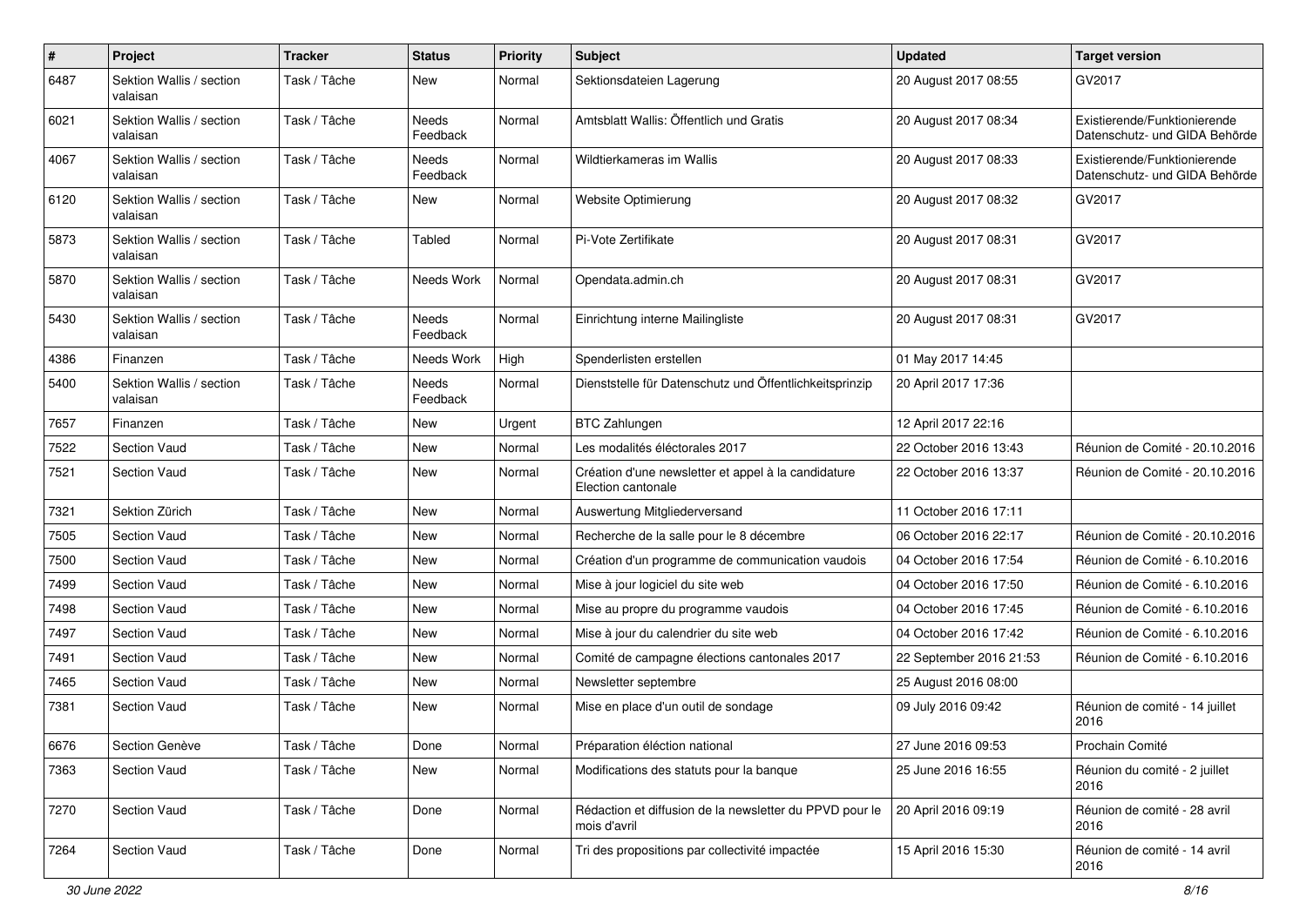| $\vert$ # | Project                              | <b>Tracker</b> | <b>Status</b>        | <b>Priority</b> | <b>Subject</b>                                                                                                                                                                                                                                   | <b>Updated</b>         | <b>Target version</b>       |
|-----------|--------------------------------------|----------------|----------------------|-----------------|--------------------------------------------------------------------------------------------------------------------------------------------------------------------------------------------------------------------------------------------------|------------------------|-----------------------------|
| 7199      | <b>Section Vaud</b>                  | Task / Tâche   | <b>New</b>           | Normal          | Mise en place de la pétition evoting                                                                                                                                                                                                             | 11 March 2016 16:46    |                             |
| 7179      | <b>Section Vaud</b>                  | Task / Tâche   | Done                 | Urgent          | URGENT débat pour la RIE3                                                                                                                                                                                                                        | 10 March 2016 00:16    |                             |
| 7089      | Sektion Wallis / section<br>valaisan | Task / Tâche   | Done                 | Normal          | Anfragen an Standesämtern                                                                                                                                                                                                                        | 02 March 2016 09:56    |                             |
| 7001      | Sektion beider Basel                 | Task / Tâche   | <b>New</b>           | Normal          | Online Infos/Struktur aktualisieren und überarbeiten                                                                                                                                                                                             | 28 November 2015 10:44 |                             |
| 5068      | <b>Pirate Party Policy</b>           | Task / Tâche   | <b>New</b>           | Normal          | Fehlende Position zu Whistleblowing                                                                                                                                                                                                              | 21 November 2015 16:13 |                             |
| 6254      | <b>Pirate Party Policy</b>           | Task / Tâche   | <b>New</b>           | Normal          | Positionspapier Suchtpolitik updaten                                                                                                                                                                                                             | 21 November 2015 16:12 |                             |
| 6255      | <b>Pirate Party Policy</b>           | Task / Tâche   | <b>New</b>           | Normal          | Positionspapier Rechtsstaat updaten                                                                                                                                                                                                              | 21 November 2015 16:11 |                             |
| 6677      | Section Genève                       | Task / Tâche   | Done                 | Normal          | Préparation prochaine AG                                                                                                                                                                                                                         | 19 October 2015 17:06  | Prochain Comité             |
| 6850      | Sektion Zürich                       | Task / Tâche   | New                  | Normal          | Fundraising                                                                                                                                                                                                                                      | 27 August 2015 18:40   | Vorstandssitzung 2015-08-27 |
| 6787      | <b>Pirate Party Policy</b>           | Task / Tâche   | Done                 | Normal          | Révision totale de la loi fédérale sur l'analyse génétique<br>humaine (LAGH) - Totalrevision des Bundesgesetzes<br>über genetische Untersuchungen beim Menschen<br>(GUMG)                                                                        | 27 May 2015 06:55      |                             |
| 5041      | Sektion beider Basel                 | Task / Tâche   | Needs Work           | Low             | Parlaments-Daten automatisch abgreifen lassen                                                                                                                                                                                                    | 23 April 2015 18:59    |                             |
| 5104      | Sektion beider Basel                 | Task / Tâche   | <b>New</b>           | Low             | Automatisierte Verfolgung der Tätigkeiten des Grossrats<br><b>Basel-Stadt</b>                                                                                                                                                                    | 23 April 2015 18:59    |                             |
| 6778      | Sektion Zürich                       | Task / Tâche   | New                  | Normal          | Wahlkampf-Wissen im Wiki festhalten                                                                                                                                                                                                              | 22 April 2015 18:29    | Vorstandssitzung 2015-04-22 |
| 6784      | <b>Press and Public Relations</b>    | Task / Tâche   | Needs Work           | High            | CP - Déclaration D. Burkhalter DFAE «Promoting trust<br>and globally shared rules to ensure an open, free and<br>secure cyberspace»                                                                                                              | 17 April 2015 18:12    |                             |
| 6206      | <b>Pirate Party Policy</b>           | Task / Tâche   | Done                 | Normal          | Consultation "Modification loi fédérale sur les systèmes<br>d'information de la Confédération dans le domaine du<br>sport (LSIS)" - Vernehmlassung "Änderung<br>Bundesgesetz über die Informationssysteme des<br>Bundes im Bereich Sport (IBSG)" | 08 April 2015 09:26    |                             |
| 6186      | <b>Pirate Party Policy</b>           | Task / Tâche   | Offen /<br>Incertain | Normal          | review decembre 2014                                                                                                                                                                                                                             | 08 April 2015 09:26    |                             |
| 6185      | <b>Pirate Party Policy</b>           | Task / Tâche   | Offen /<br>Incertain | Normal          | review novembre 2014                                                                                                                                                                                                                             | 08 April 2015 09:26    |                             |
| 6184      | <b>Pirate Party Policy</b>           | Task / Tâche   | Offen /<br>Incertain | Normal          | review octobre 2014                                                                                                                                                                                                                              | 08 April 2015 09:26    |                             |
| 6183      | <b>Pirate Party Policy</b>           | Task / Tâche   | Offen /<br>Incertain | Normal          | review septembre 2014                                                                                                                                                                                                                            | 08 April 2015 09:26    |                             |
| 6182      | <b>Pirate Party Policy</b>           | Task / Tâche   | Offen /<br>Incertain | Normal          | review august 2014                                                                                                                                                                                                                               | 08 April 2015 09:26    |                             |
| 6181      | <b>Pirate Party Policy</b>           | Task / Tâche   | Offen /<br>Incertain | Normal          | review july 2014                                                                                                                                                                                                                                 | 08 April 2015 09:26    |                             |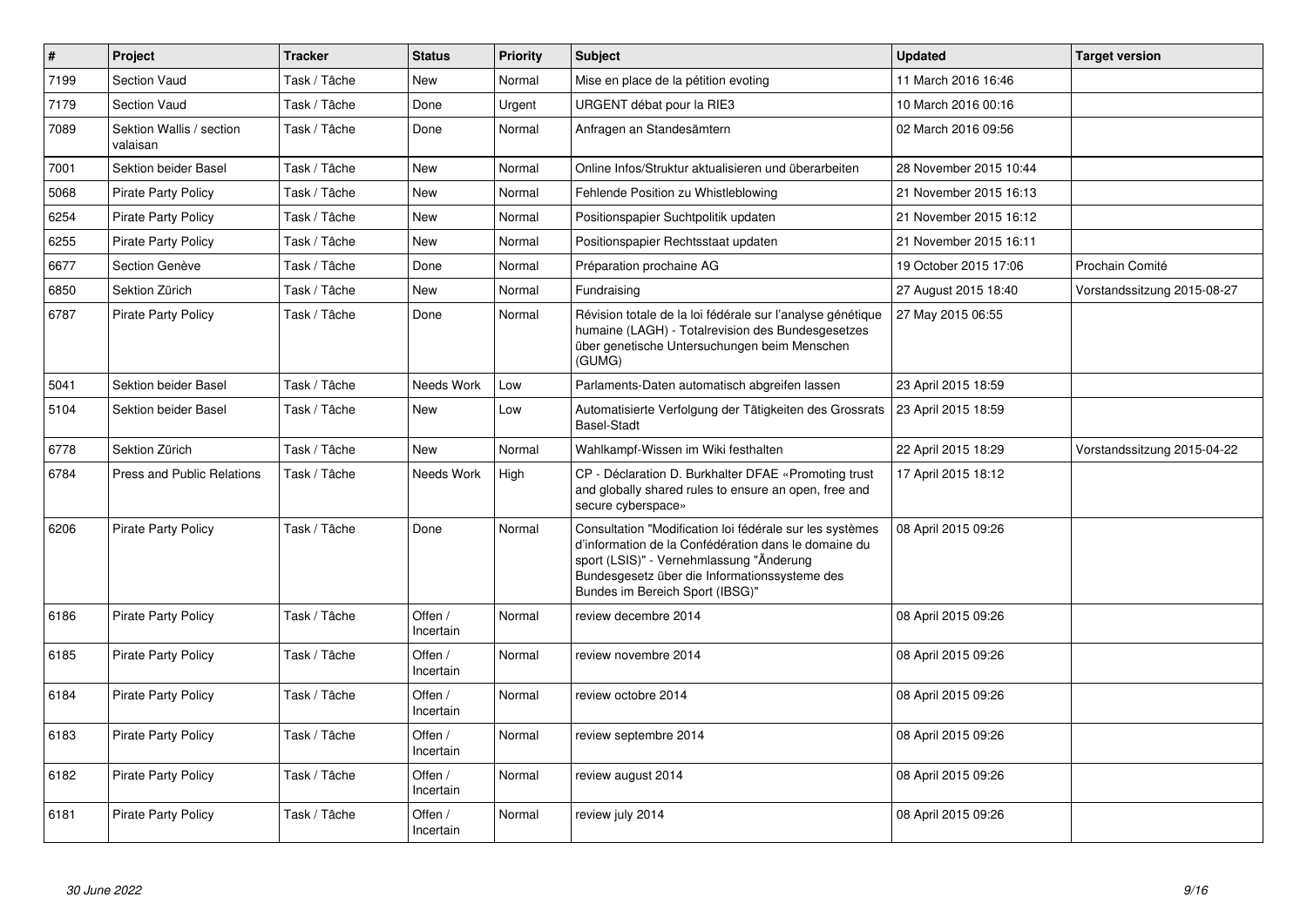| $\#$ | Project                                   | <b>Tracker</b> | <b>Status</b>        | <b>Priority</b> | <b>Subject</b>                                                                                        | <b>Updated</b>          | <b>Target version</b> |
|------|-------------------------------------------|----------------|----------------------|-----------------|-------------------------------------------------------------------------------------------------------|-------------------------|-----------------------|
| 6180 | <b>Pirate Party Policy</b>                | Task / Tâche   | Offen /<br>Incertain | Normal          | review june 2014                                                                                      | 08 April 2015 09:26     |                       |
| 6179 | <b>Pirate Party Policy</b>                | Task / Tâche   | Offen /<br>Incertain | Normal          | review may 2014                                                                                       | 08 April 2015 09:26     |                       |
| 6177 | <b>Pirate Party Policy</b>                | Task / Tâche   | Offen /<br>Incertain | Normal          | Consultation process review                                                                           | 08 April 2015 09:26     |                       |
| 6390 | <b>Pirate Party Policy</b>                | Task / Tâche   | Done                 | Normal          | Vernehmlassung: Geldspielgesetz / Consultation : Loi<br>sur les jeux d'argent                         | 08 April 2015 09:18     |                       |
| 6726 | <b>Pirate Party Policy</b>                | Task / Tâche   | Done                 | Normal          | Consultation FINMA - LBA / GvW                                                                        | 08 April 2015 09:18     |                       |
| 6727 | <b>Pirate Party Policy</b>                | Task / Tâche   | Done                 | Normal          | Rédaction de la réponse de la consultation                                                            | 08 April 2015 09:17     |                       |
| 6748 | Press and Public Relations                | Task / Tâche   | Done                 | Urgent          | PR - Bund niederlässt wieder IT Security!                                                             | 02 April 2015 12:03     |                       |
| 6645 | Section Genève                            | Task / Tâche   | Needs Work           | Normal          | Dossier médical en ligne                                                                              | 25 March 2015 17:03     | Prochain Comité       |
| 6688 | Section Genève                            | Task / Tâche   | Needs Work           | Normal          | Comptabilité - Recherche Fiduciaire                                                                   | 25 March 2015 17:00     | Prochain Comité       |
| 5043 | Sektion beider Basel                      | Task / Tâche   | Needs Work           | Normal          | Aufgaben Stadtentwicklungspositionspapier                                                             | 12 February 2015 19:22  |                       |
| 5373 | Sektion beider Basel                      | Task / Tâche   | <b>New</b>           | Normal          | Prozess für Spender erstellen/festhalten                                                              | 12 February 2015 19:15  |                       |
| 4893 | Sektion Wallis / section<br>valaisan      | Task / Tâche   | Done                 | Normal          | Pflichtenheft Vorstand (2)                                                                            | 13 December 2014 10:14  |                       |
| 5915 | Sektion Zürich                            | Task / Tâche   | <b>New</b>           | Normal          | Positionspapier «Laizismus»                                                                           | 06 November 2014 18:48  |                       |
| 4615 | Sektion Wallis / section<br>valaisan      | Task / Tâche   | Needs Work           | Normal          | Stv. Schatzmeister                                                                                    | 03 September 2014 19:58 |                       |
| 4639 | Sektion Wallis / section<br>valaisan      | Task / Tâche   | Needs Work           | Normal          | pi-Vote Sektionsabstimmungen                                                                          | 07 July 2014 20:30      |                       |
| 3033 | Sektion St. Gallen und beide<br>Appenzell | Task / Tâche   | Done                 | Normal          | Liquid Feedback                                                                                       | 10 June 2014 20:10      |                       |
| 3251 | Sektion St. Gallen und beide<br>Appenzell | Task / Tâche   | Done                 | Low             | <b>Statistik Skript</b>                                                                               | 10 June 2014 20:06      |                       |
| 4040 | Sektion St. Gallen und beide<br>Appenzell | Task / Tâche   | Needs Work           | Normal          | Tischwimpel für Stammtisch                                                                            | 10 June 2014 20:00      |                       |
| 4729 | Sektion St. Gallen und beide<br>Appenzell | Task / Tâche   | Done                 | Normal          | SSH key für LQFB server                                                                               | 10 June 2014 19:50      |                       |
| 6438 | <b>Sektion Bern</b>                       | Task / Tâche   | New                  | High            | Probleme bei elektronischer Zählung der Stimmzettel in<br>der Stadt Bern                              | 28 May 2014 10:18       |                       |
| 6389 | Sektion Bern                              | Task / Tâche   | New                  | High            | Datenschutz Problem BE Gemeinden                                                                      | 28 April 2014 22:11     |                       |
| 6378 | Pirate Party Policy                       | Task / Tâche   | New                  | Normal          | Vernehmlassung: Informationssicherheitsgesetz                                                         | 22 April 2014 12:11     |                       |
| 5637 | <b>Pirate Party Policy</b>                | Task / Tâche   | Done                 | Normal          | Korrektur der Uebersetzung der Identite                                                               | 22 March 2014 17:28     |                       |
| 6248 | <b>Pirate Party Policy</b>                | Task / Tâche   | New                  | Normal          | Communication - press release - communication interne<br>-> via pages de sections, twitter & facebook | 05 March 2014 15:16     |                       |
| 6247 | Pirate Party Policy                       | Task / Tâche   | New                  | Normal          | Rédaction du rapport et de la lettre d'accompagnement                                                 | 05 March 2014 15:15     |                       |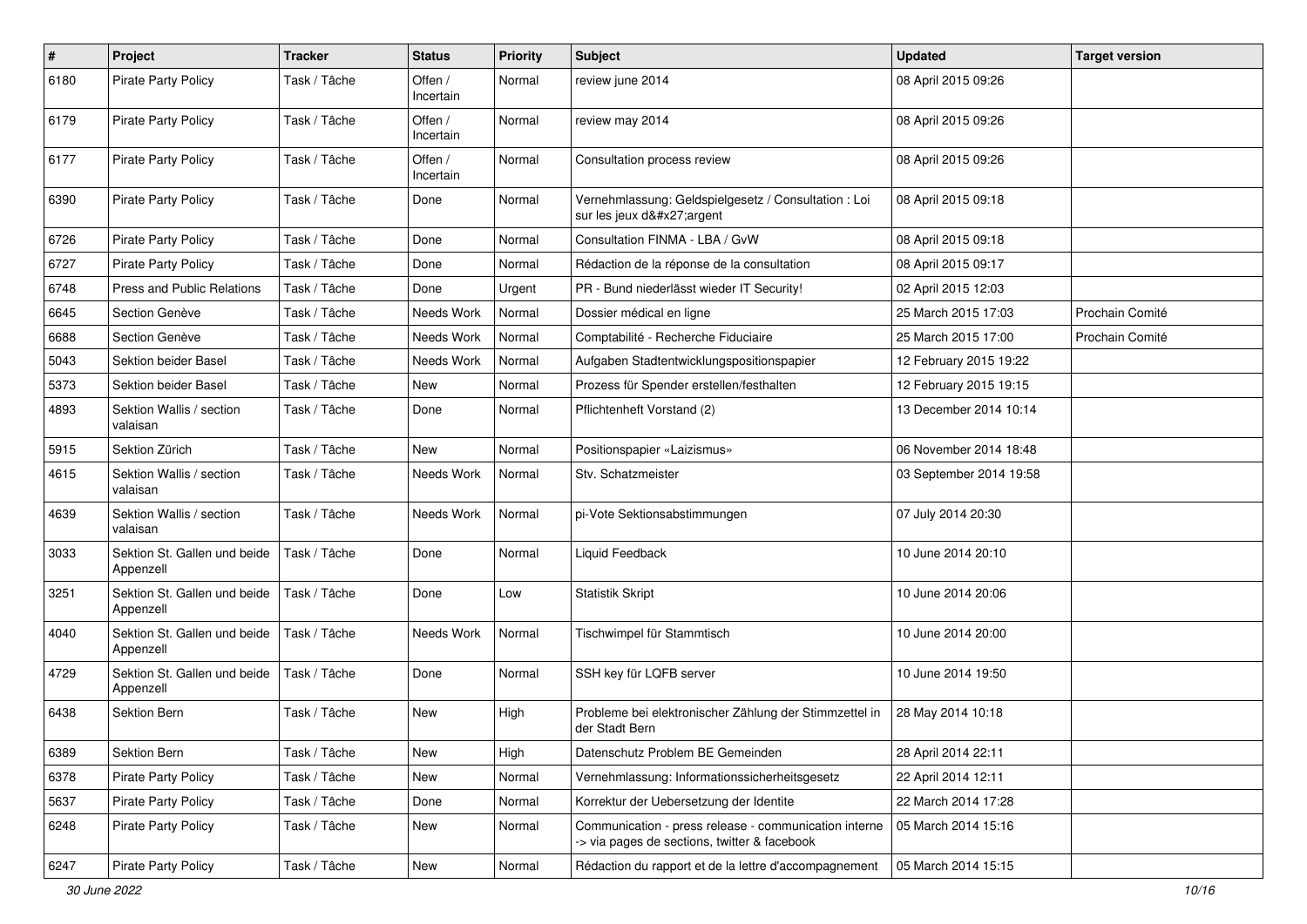| $\pmb{\#}$ | <b>Project</b>             | <b>Tracker</b> | <b>Status</b>        | <b>Priority</b> | <b>Subject</b>                                                                                                                                             | <b>Updated</b>          | <b>Target version</b> |
|------------|----------------------------|----------------|----------------------|-----------------|------------------------------------------------------------------------------------------------------------------------------------------------------------|-------------------------|-----------------------|
| 6246       | <b>Pirate Party Policy</b> | Task / Tâche   | New                  | Normal          | Development of the PPS report on the consultation                                                                                                          | 05 March 2014 15:13     |                       |
| 6242       | <b>Pirate Party Policy</b> | Task / Tâche   | <b>New</b>           | Normal          | Rédaction du rapport et de la lettre d'accompagnement                                                                                                      | 05 March 2014 14:57     |                       |
| 6243       | <b>Pirate Party Policy</b> | Task / Tâche   | New                  | Normal          | Communication - press release - communication interne<br>-> via pages de sections, twitter & facebook                                                      | 05 March 2014 14:55     |                       |
| 6241       | <b>Pirate Party Policy</b> | Task / Tâche   | <b>New</b>           | Normal          | Development of the PPS report on the consultation                                                                                                          | 05 March 2014 14:44     |                       |
| 6224       | <b>Pirate Party Policy</b> | Task / Tâche   | New                  | Normal          | Publication - Diffusion aux sections                                                                                                                       | 04 March 2014 15:19     |                       |
| 6223       | <b>Pirate Party Policy</b> | Task / Tâche   | New                  | Normal          | traduction                                                                                                                                                 | 04 March 2014 15:19     |                       |
| 6219       | <b>Pirate Party Policy</b> | Task / Tâche   | New                  | Normal          | Position guideline development planning                                                                                                                    | 04 March 2014 14:49     |                       |
| 6218       | Pirate Party Policy        | Task / Tâche   | New                  | Normal          | Position guideline development                                                                                                                             | 04 March 2014 14:49     |                       |
| 6216       | <b>Pirate Party Policy</b> | Task / Tâche   | <b>New</b>           | Normal          | Translation of all missing elements of the PPS program<br>draft                                                                                            | 04 March 2014 14:39     |                       |
| 6217       | <b>Pirate Party Policy</b> | Task / Tâche   | New                  | Normal          | XML Formatting for bootstrap integration                                                                                                                   | 04 March 2014 14:38     |                       |
| 6215       | <b>Pirate Party Policy</b> | Task / Tâche   | New                  | Normal          | Development of the "Economy" section                                                                                                                       | 04 March 2014 14:36     |                       |
| 6210       | <b>Pirate Party Policy</b> | Task / Tâche   | New                  | Normal          | Development of the Area verbiage                                                                                                                           | 04 March 2014 14:34     |                       |
| 6211       | <b>Pirate Party Policy</b> | Task / Tâche   | New                  | Normal          | Development of the "Etat de droit" section                                                                                                                 | 04 March 2014 14:34     |                       |
| 6212       | <b>Pirate Party Policy</b> | Task / Tâche   | New                  | Normal          | Development of the "Security" section                                                                                                                      | 04 March 2014 14:33     |                       |
| 6214       | Pirate Party Policy        | Task / Tâche   | New                  | Normal          | Development of the "Patrimoine Commun" section of<br>PPS Program                                                                                           | 04 March 2014 14:33     |                       |
| 6213       | <b>Pirate Party Policy</b> | Task / Tâche   | New                  | Normal          | Development of the "Environment" section                                                                                                                   | 04 March 2014 14:28     |                       |
| 6209       | <b>Pirate Party Policy</b> | Task / Tâche   | New                  | Normal          | PPS Program development                                                                                                                                    | 04 March 2014 14:17     |                       |
| 6205       | Pirate Party Policy        | Task / Tâche   | New                  | Normal          | Development of the PPS report on the consultation                                                                                                          | 04 March 2014 13:32     |                       |
| 6201       | <b>Pirate Party Policy</b> | Task / Tâche   | New                  | Normal          | Consultation - Modification du Code des obligations<br>(Droit des raisons de commerce) / Vernehmlassung -<br>Änderung des Obligationenrechts (Firmenrecht) | 04 March 2014 13:21     |                       |
| 6197       | <b>Pirate Party Policy</b> | Task / Tâche   | Offen /<br>Incertain | Normal          | Review currently running iniatives                                                                                                                         | 04 March 2014 12:38     |                       |
| 6015       | Stadtsektion Zürich        | Task / Tâche   | New                  | Normal          | Stellungsnahme zu Teilrevision BZO                                                                                                                         | 04 December 2013 11:14  |                       |
| 5999       | Bezirkssektion Winterthur  | Task / Tâche   | New                  | Normal          | Datenschutz von Steuer- und Einwohnerdaten                                                                                                                 | 21 November 2013 20:52  |                       |
| 5702       | Stadtsektion Zürich        | Task / Tâche   | New                  | High            | Standaktionen koordinieren                                                                                                                                 | 03 October 2013 20:56   | Sitzung 03.10.2013    |
| 5291       | Stadtsektion Zürich        | Task / Tâche   | Done                 | Normal          | Festlegen von Terminen für die PV                                                                                                                          | 03 October 2013 20:15   | Stammtisch 27.05.2013 |
| 4941       | <b>Pirate Party Policy</b> | Task / Tâche   | Done                 | Normal          | prostitution                                                                                                                                               | 30 September 2013 19:23 |                       |
| 5832       | Stadtsektion Zürich        | Task / Tâche   | New                  | Normal          | Meet the Pirates, Stammtisch Upgrade                                                                                                                       | 17 September 2013 10:06 |                       |
| 5831       | Stadtsektion Zürich        | Task / Tâche   | New                  | Normal          | Festlegen Vorstand Sitzungen PP Züri                                                                                                                       | 17 September 2013 09:51 |                       |
| 5830       | Stadtsektion Zürich        | Task / Tâche   | New                  | Normal          | PP Patente                                                                                                                                                 | 17 September 2013 09:51 |                       |
| 5829       | Stadtsektion Zürich        | Task / Tâche   | New                  | Normal          | Who cares?                                                                                                                                                 | 17 September 2013 09:50 |                       |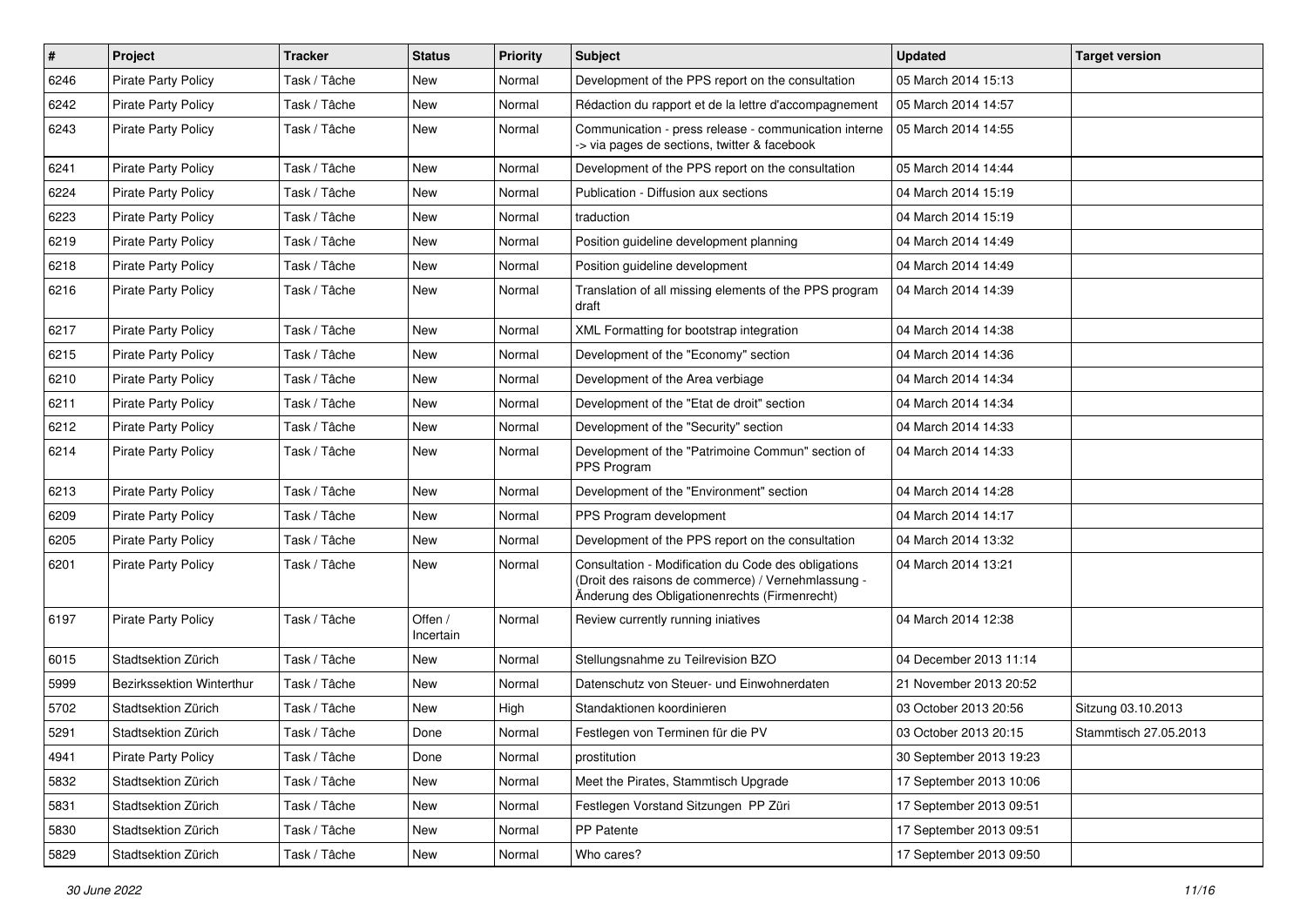| $\pmb{\#}$ | Project                          | <b>Tracker</b> | <b>Status</b> | <b>Priority</b> | <b>Subject</b>                                                                                    | <b>Updated</b>          | <b>Target version</b> |
|------------|----------------------------------|----------------|---------------|-----------------|---------------------------------------------------------------------------------------------------|-------------------------|-----------------------|
| 5787       | Bezirkssektion Winterthur        | Task / Tâche   | New           | Normal          | Sparen 14 durchsehen                                                                              | 04 September 2013 20:19 | Parley 19             |
| 5664       | Stadtsektion Zürich              | Task / Tâche   | New           | Normal          | Forum Stadt-Zürich beantragen                                                                     | 07 August 2013 21:17    |                       |
| 3948       | Bezirkssektion Winterthur        | Task / Tâche   | Needs Work    | Normal          | AG Schule und Bildung                                                                             | 31 July 2013 21:00      | Parley 11             |
| 5517       | Bezirkssektion Winterthur        | Task / Tâche   | Needs Work    | Normal          | O-Ton                                                                                             | 13 July 2013 17:39      |                       |
| 5389       | Bezirkssektion Winterthur        | Task / Tâche   | Needs Work    | High            | Falsche Anreize in Sozialhilfe                                                                    | 17 June 2013 16:43      | Parley 18             |
| 5346       | Bezirkssektion Winterthur        | Task / Tâche   | New           | Normal          | Holidi                                                                                            | 08 June 2013 15:47      | Parley 17 (13.6.2013) |
| 5347       | <b>Bezirkssektion Winterthur</b> | Task / Tâche   | New           | Normal          | Unverschuldet abgewählt                                                                           | 08 June 2013 15:45      | Parley 17 (13.6.2013) |
| 5293       | Stadtsektion Zürich              | Task / Tâche   | New           | Normal          | Lokation nächste fliegende Stammtische festlegen und<br>kommunizieren                             | 27 May 2013 18:59       | Stammtisch 27.05.2013 |
| 5247       | Bezirkssektion Winterthur        | Task / Tâche   | Needs Work    | High            | Schriftliche Anfrage zum Budget                                                                   | 22 May 2013 16:47       | Parley 16 (6.6.2013)  |
| 5227       | Bezirkssektion Winterthur        | Task / Tâche   | New           | Normal          | Gesamtkostenrechnung Neuhegi                                                                      | 15 May 2013 20:53       | Parley 16 (6.6.2013)  |
| 5217       | Bezirkssektion Winterthur        | Task / Tâche   | New           | Normal          | Pressemitteilung Stimmparolen                                                                     | 12 May 2013 19:39       |                       |
| 2800       | Bezirkssektion Winterthur        | Task / Tâche   | Done          | Low             | Vorstoss: Verantwortung im Polizeiberuf                                                           | 04 May 2013 22:59       | Parley 3              |
| 3732       | Bezirkssektion Winterthur        | Task / Tâche   | Needs Work    | Low             | Neues Hallenbad                                                                                   | 02 May 2013 22:37       | Parley 15 (2.5.2013)  |
| 3865       | Bezirkssektion Winterthur        | Task / Tâche   | Needs Work    | Low             | Rote Parkplätze in der Altstadt                                                                   | 02 May 2013 22:36       | Parley 11             |
| 4507       | <b>Bezirkssektion Winterthur</b> | Task / Tâche   | Needs Work    | Normal          | OpenData: Wem gehört das Datenmaterial                                                            | 02 May 2013 22:34       |                       |
| 5014       | Bezirkssektion Winterthur        | Task / Tâche   | Needs Work    | Low             | Problematik "gebundene Ausgaben"                                                                  | 02 May 2013 22:31       | Parley 15 (2.5.2013)  |
| 4746       | Bezirkssektion Winterthur        | Task / Tâche   | Needs Work    | Normal          | Förderung des Innovativen Motorisierten<br>Individualverkehrs (IMIV)                              | 21 April 2013 00:00     | Parley 13             |
| 4137       | Gruppo Ticino                    | Task / Tâche   | Needs Work    | Normal          | Programma Partito Pirata Ticino                                                                   | 21 April 2013 00:00     |                       |
| 4058       | Bezirkssektion Winterthur        | Task / Tâche   | Needs Work    | Normal          | Prüfung der Zuwendungen an Dritte<br>(Sozialdepartement)                                          | 21 April 2013 00:00     | Parley 11             |
| 4057       | Bezirkssektion Winterthur        | Task / Tâche   | Needs Work    | Normal          | Informatikprojekte prüfen                                                                         | 21 April 2013 00:00     | Parley 11             |
| 3947       | Bezirkssektion Winterthur        | Task / Tâche   | Needs Work    | Normal          | Win.ch Mail                                                                                       | 21 April 2013 00:00     | Parley 11             |
| 3911       | Bezirkssektion Winterthur        | Task / Tâche   | Needs Work    | Normal          | Elektronisches Büro in der Stadtverwaltung                                                        | 21 April 2013 00:00     | Parley 11             |
| 3876       | <b>Bezirkssektion Winterthur</b> | Task / Tâche   | Needs Work    | Normal          | Winterthurer Transparenzgesetz                                                                    | 21 April 2013 00:00     | Parley 11             |
| 3716       | <b>Bezirkssektion Winterthur</b> | Task / Tâche   | Needs Work    | Low             | Frauenparkplätze                                                                                  | 21 April 2013 00:00     | Parley 11             |
| 3707       | <b>Bezirkssektion Winterthur</b> | Task / Tâche   | Needs Work    | Normal          | Beschneidungspraxis in Winterthur                                                                 | 21 April 2013 00:00     | Parley 11             |
| 3706       | Bezirkssektion Winterthur        | Task / Tâche   | Needs Work    | Normal          | Notschlafstellen bei der Heilsarmee                                                               | 21 April 2013 00:00     | Parley 11             |
| 4138       | Gruppo Ticino                    | Task / Tâche   | Needs Work    | High            | Mailing List problema messaggio conferma<br>sottoscrizione                                        | 20 April 2013 00:00     |                       |
| 4122       | Gruppo Ticino                    | Task / Tâche   | Needs Work    | High            | Accesso, impostazioni ed iscrizione membri a mailing list   20 April 2013 00:00<br>sezione ticino |                         |                       |
| 2891       | Bezirkssektion Winterthur        | Task / Tâche   | Needs Work    | Low             | Schuldenabbau                                                                                     | 20 April 2013 00:00     |                       |
| 4071       | Gruppo Ticino                    | Task / Tâche   | Needs Work    | Normal          | Traduzione webpage                                                                                | 19 April 2013 00:00     |                       |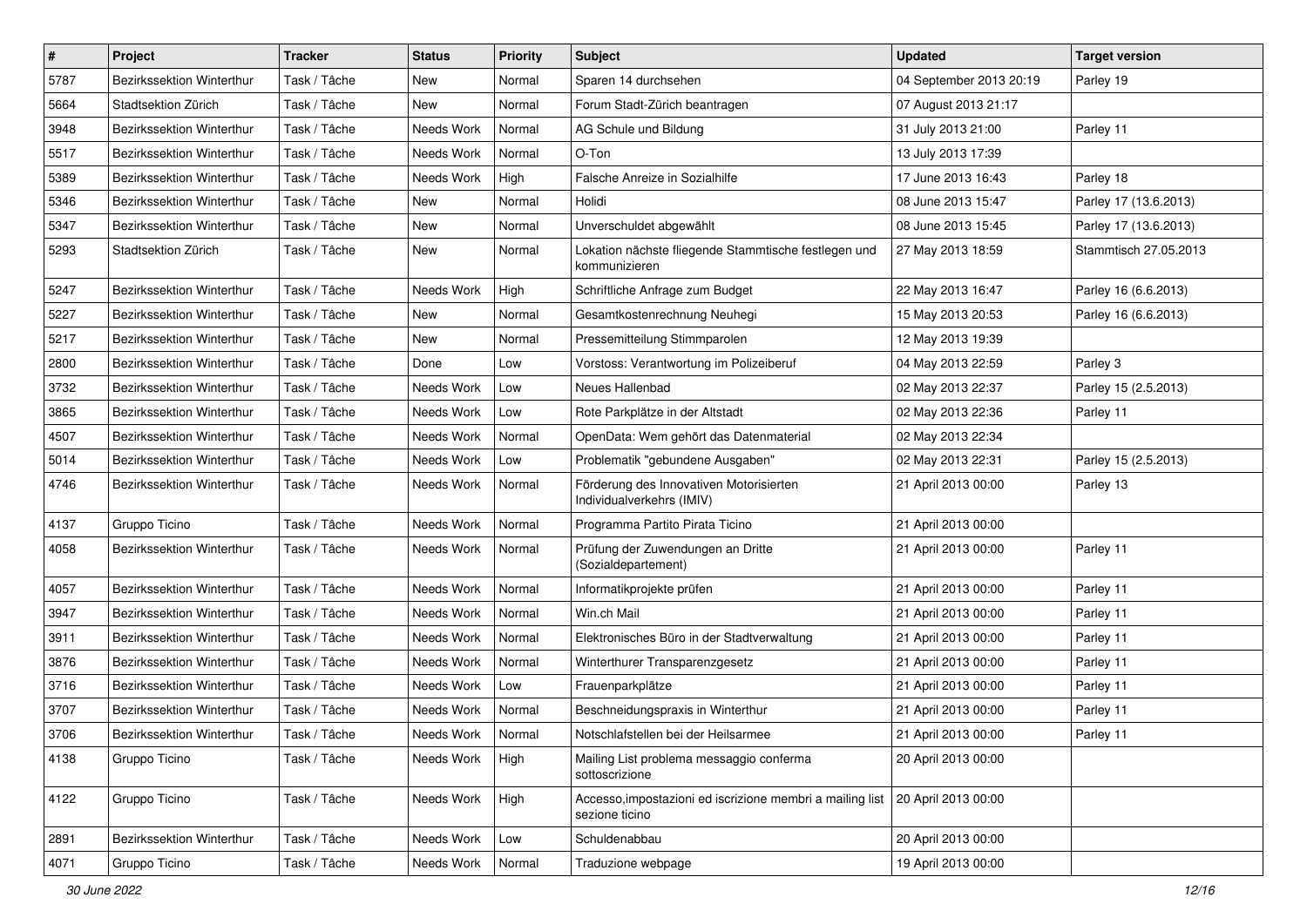| $\pmb{\#}$ | Project                                   | <b>Tracker</b> | <b>Status</b>     | <b>Priority</b> | <b>Subject</b>                                                                                    | <b>Updated</b>         | <b>Target version</b>                                         |
|------------|-------------------------------------------|----------------|-------------------|-----------------|---------------------------------------------------------------------------------------------------|------------------------|---------------------------------------------------------------|
| 3708       | Bezirkssektion Winterthur                 | Task / Tâche   | Needs Work        | High            | OpenSource Nachtrag und Vorbereitung                                                              | 19 April 2013 00:00    | Parley 13                                                     |
| 5058       | Pirate Party Policy                       | Task / Tâche   | Needs Work        | Normal          | Positionspapier: Patente                                                                          | 15 April 2013 14:10    |                                                               |
| 5015       | Bezirkssektion Winterthur                 | Task / Tâche   | Needs Work        | High            | Visualisierung Budget und Rechnung                                                                | 10 April 2013 16:10    | Parley 15 (2.5.2013)                                          |
| 3568       | Bezirkssektion Winterthur                 | Task / Tâche   | Needs Work        | Normal          | Messung der Schulqualität                                                                         | 07 April 2013 15:45    |                                                               |
| 4370       | Bezirkssektion Winterthur                 | Task / Tâche   | Needs Work        | Normal          | SalZH kriegt Subventionen                                                                         | 07 April 2013 15:42    | Parley 15 (2.5.2013)                                          |
| 4362       | Bezirkssektion Winterthur                 | Task / Tâche   | Needs Work        | Normal          | Willkür im Baubewilligungsverfahren                                                               | 07 April 2013 15:42    | Parley 15 (2.5.2013)                                          |
| 4200       | Bezirkssektion Winterthur                 | Task / Tâche   | Needs Work        | Normal          | Vorstoss Transparenz in der WoV                                                                   | 07 April 2013 15:41    | Parley 15 (2.5.2013)                                          |
| 4064       | Bezirkssektion Winterthur                 | Task / Tâche   | Needs<br>Feedback | Normal          | Liquid Feedback für die Stadt Winterthur                                                          | 07 April 2013 15:34    | Parley 15 (2.5.2013)                                          |
| 4388       | Finanzen                                  | Task / Tâche   | Needs Work        | Urgent          | Kontenplan                                                                                        | 04 April 2013 07:13    |                                                               |
| 3864       | Bezirkssektion Winterthur                 | Task / Tâche   | Needs Work        | Normal          | E-Book Bibliothek DRM                                                                             | 06 March 2013 18:18    | Parley 13                                                     |
| 3567       | Bezirkssektion Winterthur                 | Task / Tâche   | Needs Work        | Normal          | Open Data                                                                                         | 26 February 2013 08:12 | Parley 11                                                     |
| 2531       | <b>Pirate Party Policy</b>                | Task / Tâche   | Needs Work        | Normal          | Gleichstellung                                                                                    | 20 February 2013 16:39 |                                                               |
| 8557       | Digitale Infrastruktur                    | Motion         | New               | Low             | Twitter Mastodon sync service                                                                     | 05 April 2022 17:54    |                                                               |
| 8544       | Piratenversammlung /<br>Assemblée Pirate  | Motion         | Tabled            | Normal          | Bereinigung Differenzen Statuten und<br>Versammlungsreglement                                     | 19 March 2022 21:22    | PV 2022.2                                                     |
| 8364       | Digitale Infrastruktur                    | Motion         | New               | Normal          | Aufräumen Redmine + OTRS Zugriffe/ Zuständigkeiten                                                | 10 February 2022 15:58 |                                                               |
| 8347       | Digitale Infrastruktur                    | Motion         | <b>New</b>        | Normal          | Roadmap AG DI                                                                                     | 09 May 2020 20:12      |                                                               |
| 8387       | Digitale Infrastruktur                    | Motion         | Tabled            | Normal          | Konzept E-Mail Adressen                                                                           | 16 February 2020 16:33 |                                                               |
| 6773       | Sektion Zürich                            | Motion         | New               | Normal          | Konstituierung: Aufgabenverteilung im Vorstand                                                    | 03 April 2019 16:02    | Vorstandsitzung 2019-1                                        |
| 6517       | Sektion Wallis / section<br>valaisan      | Motion         | <b>New</b>        | Normal          | Cours de sensibilisation et de protections des données<br>informatiques aux élus du Grand Conseil | 20 August 2017 08:48   | Existierende/Funktionierende<br>Datenschutz- und GIDA Behörde |
| 7365       | Section Genève                            | Motion         | <b>New</b>        | Normal          | Prise de position pour les votations cantonales du 25<br>septembre 2016                           | 27 June 2016 10:01     |                                                               |
| 7364       | Section Genève                            | Motion         | <b>New</b>        | Normal          | Prise de position pour les votations fédérales du 25<br>septembre 2016                            | 27 June 2016 10:00     |                                                               |
| 6783       | <b>Bezirkssektion Winterthur</b>          | Motion         | New               | Normal          | Bearbeitung von info@ Mails                                                                       | 17 April 2015 07:52    | 20150423 Stammtisch                                           |
| 6455       | Sektion St. Gallen und beide<br>Appenzell | Motion         | New               | Normal          | Strategie: Stadt zuerst stärken?                                                                  | 30 July 2014 15:29     | Vorstand 2014-07-30                                           |
| 5512       | Sektion Wallis / section<br>valaisan      | Motion         | New               | Normal          | CryptoParty                                                                                       | 06 April 2014 23:43    | 20140414 Mumblemeeting                                        |
| 5914       | Stadtsektion Zürich                       | Motion         | New               | Normal          | Hilferuf von Mitglied -> Wahlkampfthema                                                           | 13 November 2013 21:08 |                                                               |
| 5868       | Stadtsektion Zürich                       | Motion         | New               | Normal          | Mitgliederbeitrag 2014 festlegen                                                                  | 31 October 2013 21:33  | PV2013_2                                                      |
| 5869       | Stadtsektion Zürich                       | Motion         | New               | Normal          | Prov. Budget 2014                                                                                 | 03 October 2013 21:41  | PV2013_2                                                      |
| 5867       | Stadtsektion Zürich                       | Motion         | New               | Normal          | Gemeinderatswahl Listen gestalten                                                                 | 03 October 2013 21:18  | PV2013_2                                                      |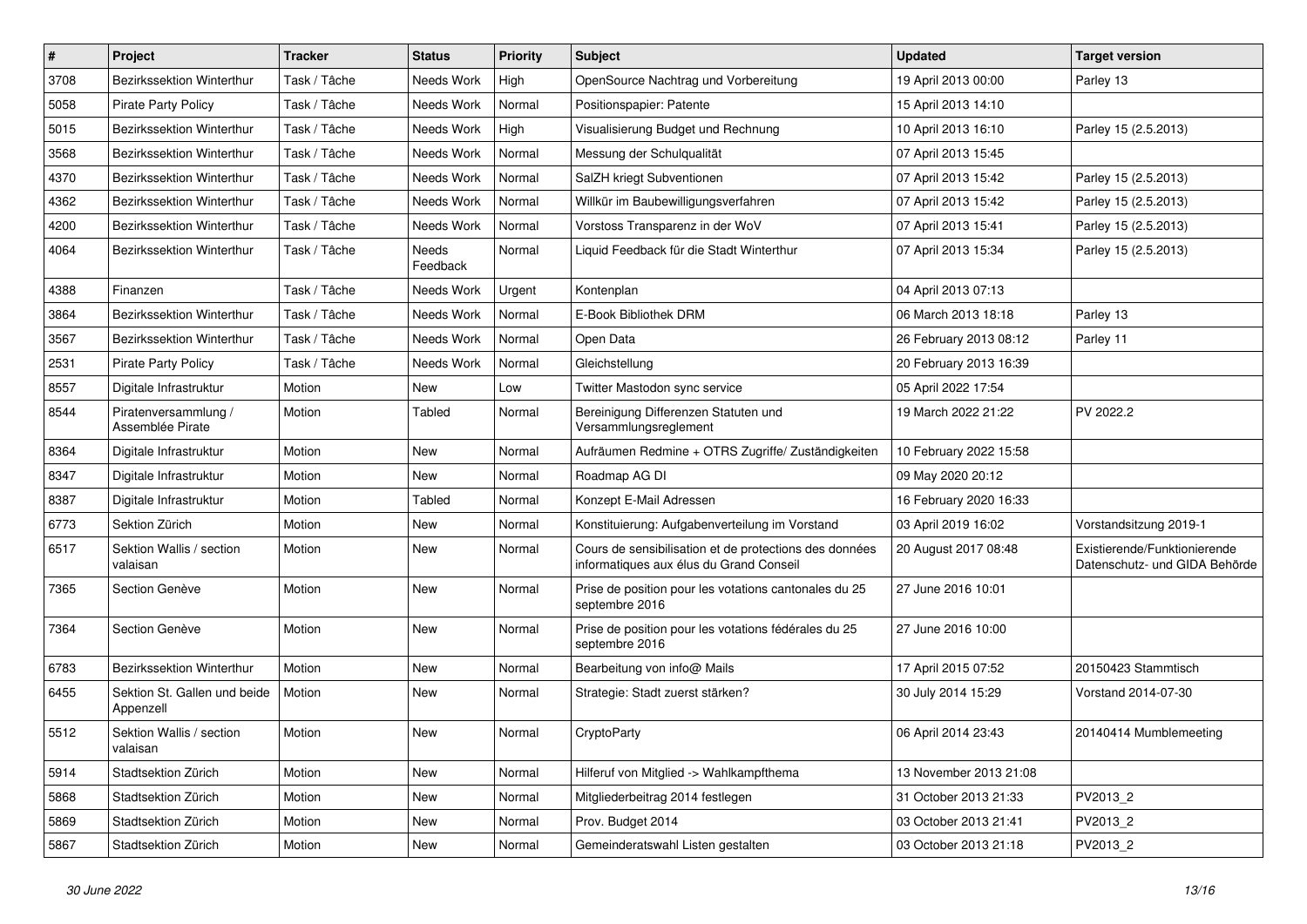| $\pmb{\#}$ | Project                                   | <b>Tracker</b>              | <b>Status</b>            | <b>Priority</b> | <b>Subject</b>                                                                                                                                  | <b>Updated</b>       | <b>Target version</b> |
|------------|-------------------------------------------|-----------------------------|--------------------------|-----------------|-------------------------------------------------------------------------------------------------------------------------------------------------|----------------------|-----------------------|
| 5715       | <b>Bezirkssektion Winterthur</b>          | Motion                      | <b>New</b>               | Normal          | Unterstützung Verein FamilienStärken                                                                                                            | 19 August 2013 16:38 | Parley 19             |
| 5634       | <b>Pirate Party Policy</b>                | Motion                      | <b>New</b>               | Normal          | Weiterentwicklung Rechtsstaatpapier                                                                                                             | 31 July 2013 17:10   |                       |
| 6170       | <b>Pirate Party Policy</b>                | Motion for ballot<br>voting | Offen /<br>Incertain     | Normal          | Prises de positions pour les votations populaires du 3<br>mars 2015 - Parolenfassung treffend die<br>Volksabsgimmung der 3. märz 2015           | 04 March 2014 10:38  |                       |
| 6169       | <b>Pirate Party Policy</b>                | Motion for ballot<br>voting | Offen /<br>Incertain     | Normal          | Prises de positions pour les votations populaires du 30<br>novembre 2014 - Parolenfassung treffend die<br>Volksabsgimmung der 30. november 2014 | 04 March 2014 10:37  |                       |
| 6168       | <b>Pirate Party Policy</b>                | Motion for ballot<br>voting | Offen /<br>Incertain     | Normal          | Prises de positions pour les votations populaires du 28<br>septembre 2014 - Parolenfassung treffend die<br>Volksabsgimmung der 28. september    | 04 March 2014 10:35  |                       |
| 6402       | Sektion St. Gallen und beide<br>Appenzell | Todo / A Faire              | <b>Needs</b><br>Feedback | Normal          | Rechte organisieren                                                                                                                             | 30 July 2014 19:23   |                       |
| 6324       | Sektion St. Gallen und beide<br>Appenzell | Todo / A Faire              | <b>New</b>               | Normal          | Steuererklärung 2013                                                                                                                            | 30 July 2014 15:35   | Vorstand 2014-07-30   |
| 6408       | Sektion St. Gallen und beide<br>Appenzell | Todo / A Faire              | <b>New</b>               | Normal          | Flaschenpost ausserordentliche PV                                                                                                               | 30 July 2014 15:34   |                       |
| 6276       | Sektion St. Gallen und beide<br>Appenzell | Todo / A Faire              | Needs Work               | Normal          | Konsequenzen aus Beschlüssen der nationalen PV                                                                                                  | 30 July 2014 15:33   |                       |
| 5699       | Sektion St. Gallen und beide<br>Appenzell | Todo / A Faire              | Needs Work               | Normal          | Krypto-Party                                                                                                                                    | 30 July 2014 15:32   | Vorstand 2014-07-30   |
| 6411       | Sektion St. Gallen und beide<br>Appenzell | Todo / A Faire              | <b>New</b>               | Normal          | Postadresse zu mir                                                                                                                              | 30 July 2014 15:32   | Vorstand 2014-07-30   |
| 6454       | Sektion St. Gallen und beide<br>Appenzell | Todo / A Faire              | <b>New</b>               | Normal          | Überwacht die Überwacher                                                                                                                        | 30 July 2014 15:31   | Vorstand 2014-07-30   |
| 6413       | Sektion St. Gallen und beide<br>Appenzell | Todo / A Faire              | New                      | Normal          | Adhocracy testen und ggf. implementieren                                                                                                        | 30 July 2014 15:30   | Vorstand next         |
| 6414       | Sektion St. Gallen und beide<br>Appenzell | Todo / A Faire              | Needs<br>Feedback        | High            | Kantonsratswahlen                                                                                                                               | 30 July 2014 15:28   | Vorstand 2014-07-30   |
| 3314       | Sektion St. Gallen und beide<br>Appenzell | Todo / A Faire              | Done                     | Normal          | Veranstaltung für Neumitglieder                                                                                                                 | 10 June 2014 20:02   |                       |
| 4290       | Sektion St. Gallen und beide<br>Appenzell | Todo / A Faire              | Needs Work               | Normal          | Dauerticket Strategie/Ziele                                                                                                                     | 10 June 2014 19:55   | Vorstand next         |
| 6456       | Sektion St. Gallen und beide<br>Appenzell | Todo / A Faire              | New                      | Normal          | Bitcoin für Sektionsspenden                                                                                                                     | 10 June 2014 19:55   |                       |
| 5022       | Sektion St. Gallen und beide<br>Appenzell | Todo / A Faire              | Done                     | Normal          | Mandatsabgabe                                                                                                                                   | 10 June 2014 19:49   |                       |
| 6410       | Sektion St. Gallen und beide<br>Appenzell | Todo / A Faire              | New                      | Normal          | Mailinglisten                                                                                                                                   | 10 June 2014 19:28   | Vorstand 2014-06-101  |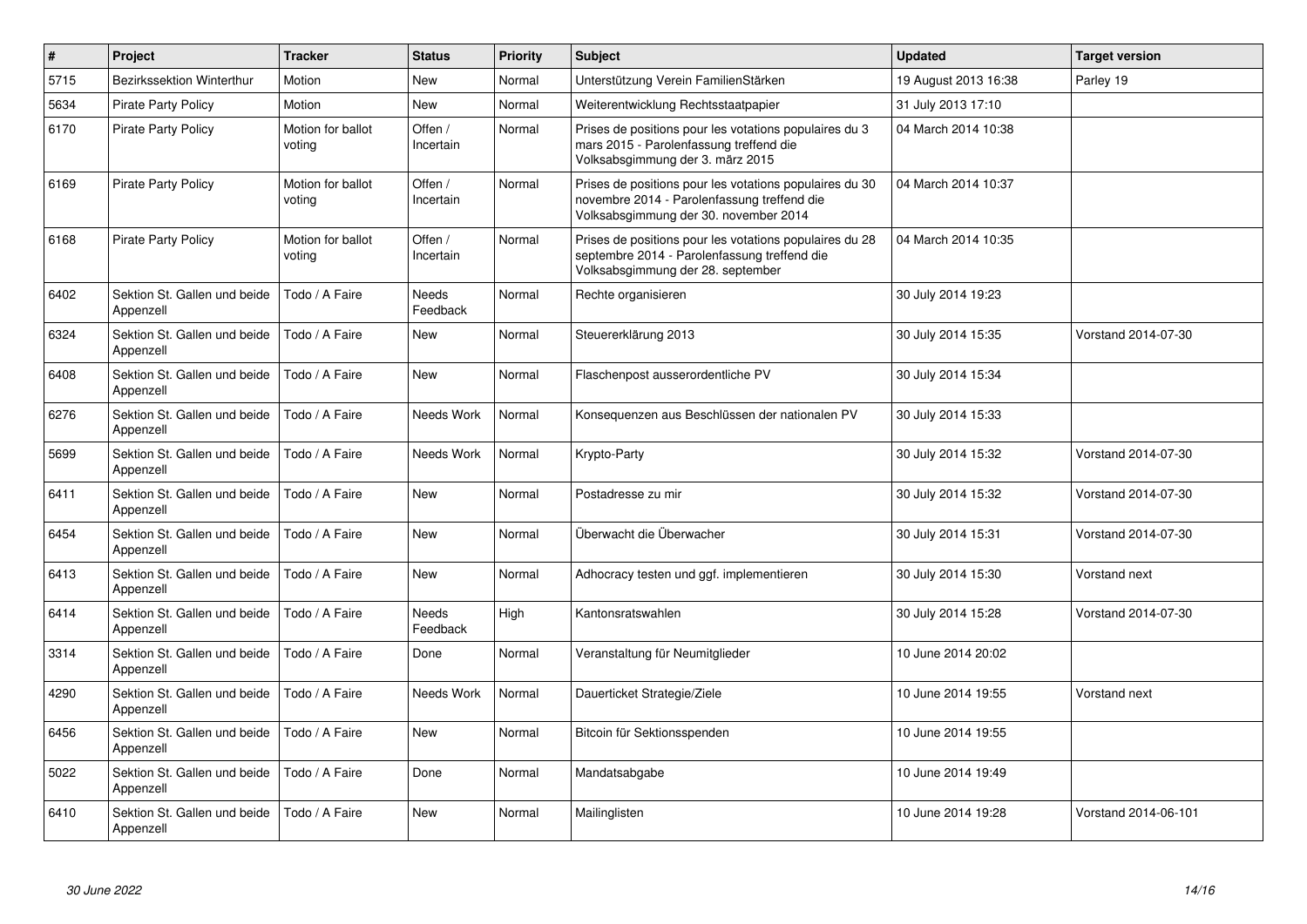| #    | Project                                   | <b>Tracker</b>       | <b>Status</b>        | <b>Priority</b> | Subject                                                          | <b>Updated</b>         | <b>Target version</b>       |
|------|-------------------------------------------|----------------------|----------------------|-----------------|------------------------------------------------------------------|------------------------|-----------------------------|
| 6406 | Sektion St. Gallen und beide<br>Appenzell | Todo / A Faire       | Done                 | Normal          | Kontaktdaten etc an Vorstand CH senden                           | 10 June 2014 19:26     | Vorstand 2014-06-101        |
| 6391 | Sektion St. Gallen und beide<br>Appenzell | Todo / A Faire       | Done                 | Urgent          | Kreisrichterkandidat suchen                                      | 10 June 2014 19:25     | Vorstand 2014-06-101        |
| 6412 | Sektion St. Gallen und beide<br>Appenzell | Todo / A Faire       | <b>New</b>           | Normal          | Mumblerechte                                                     | 10 June 2014 18:53     | Vorstand next               |
| 5640 | Sektion St. Gallen und beide<br>Appenzell | Todo / A Faire       | Done                 | Normal          | Mehr Kommunikationssicherheit                                    | 10 June 2014 13:53     |                             |
| 4529 | Sektion St. Gallen und beide<br>Appenzell | Todo / A Faire       | Needs Work           | Normal          | Dauerticket: Wahlen- / Abstimmungsparolen                        | 09 May 2014 18:35      |                             |
| 4339 | Sektion St. Gallen und beide<br>Appenzell | Todo / A Faire       | Done                 | Normal          | Überarbeitung der Statuten                                       | 09 May 2014 18:35      |                             |
| 4193 | Sektion St. Gallen und beide<br>Appenzell | Todo / A Faire       | Needs Work           | High            | Dauerticket Flaschenpost                                         | 09 May 2014 18:35      |                             |
| 3146 | Sektion St. Gallen und beide<br>Appenzell | Todo / A Faire       | Needs Work           | Normal          | Jugendparlament - Workshop Vorschläge                            | 07 May 2014 20:22      |                             |
| 3077 | Sektion St. Gallen und beide<br>Appenzell | Todo / A Faire       | Needs Work           | Normal          | Allgemeiner Flyer - Piraten SG AR Al                             | 07 May 2014 15:12      |                             |
| 6351 | Sektion St. Gallen und beide<br>Appenzell | Todo / A Faire       | <b>New</b>           | Normal          | Widerspruch Cablecom                                             | 05 April 2014 18:37    |                             |
| 6175 | <b>Pirate Party Policy</b>                | Todo / A Faire       | Offen /<br>Incertain | Normal          | Consultation domaine internet - press release<br>development     | 04 March 2014 11:15    |                             |
| 6171 | <b>Pirate Party Policy</b>                | Todo / A Faire       | Offen /<br>Incertain | Normal          | Consultation domaine internet                                    | 04 March 2014 11:13    |                             |
| 6174 | <b>Pirate Party Policy</b>                | Todo / A Faire       | Offen /<br>Incertain | Normal          | Development of the PPS report on the consultation                | 04 March 2014 11:10    |                             |
| 6173 | <b>Pirate Party Policy</b>                | Todo / A Faire       | Offen /<br>Incertain | Normal          | Consultation internet domain - call for contribution             | 04 March 2014 11:07    |                             |
| 6172 | Pirate Party Policy                       | Todo / A Faire       | Offen /<br>Incertain | Normal          | Reading material review                                          | 04 March 2014 11:00    |                             |
| 4644 | Sektion St. Gallen und beide<br>Appenzell | Todo / A Faire       | Needs Work           | Normal          | PiratenSG App entwickeln                                         | 21 October 2013 14:49  |                             |
| 4645 | Sektion St. Gallen und beide<br>Appenzell | Todo / A Faire       | Needs Work           | Normal          | Piratenspiel                                                     | 21 October 2013 14:49  |                             |
| 4537 | Sektion St. Gallen und beide<br>Appenzell | Todo / A Faire       | Needs Work           | Normal          | Spenden veröffentlichen                                          | 09 February 2013 10:47 |                             |
| 8461 | Sektion Bern                              | Beschluss / Décision | New                  | Urgent          | Mitfinanzierung der Abstimmungskampagne gegen das<br>E-ID Gesetz | 16 February 2021 15:17 |                             |
| 8452 | Vorstand - Comité PPS                     | Beschluss / Décision | New                  | High            | Beschlüsse E-ID Abstimmungskampf                                 | 26 November 2020 08:39 | Vorstandssitzung 2020 11 10 |
| 8365 | Vorstand - Comité PPS                     | Beschluss / Décision | New                  | Normal          | Televotia Kündigung                                              | 01 October 2020 22:49  | Vorstandssitzung 2019 11 25 |